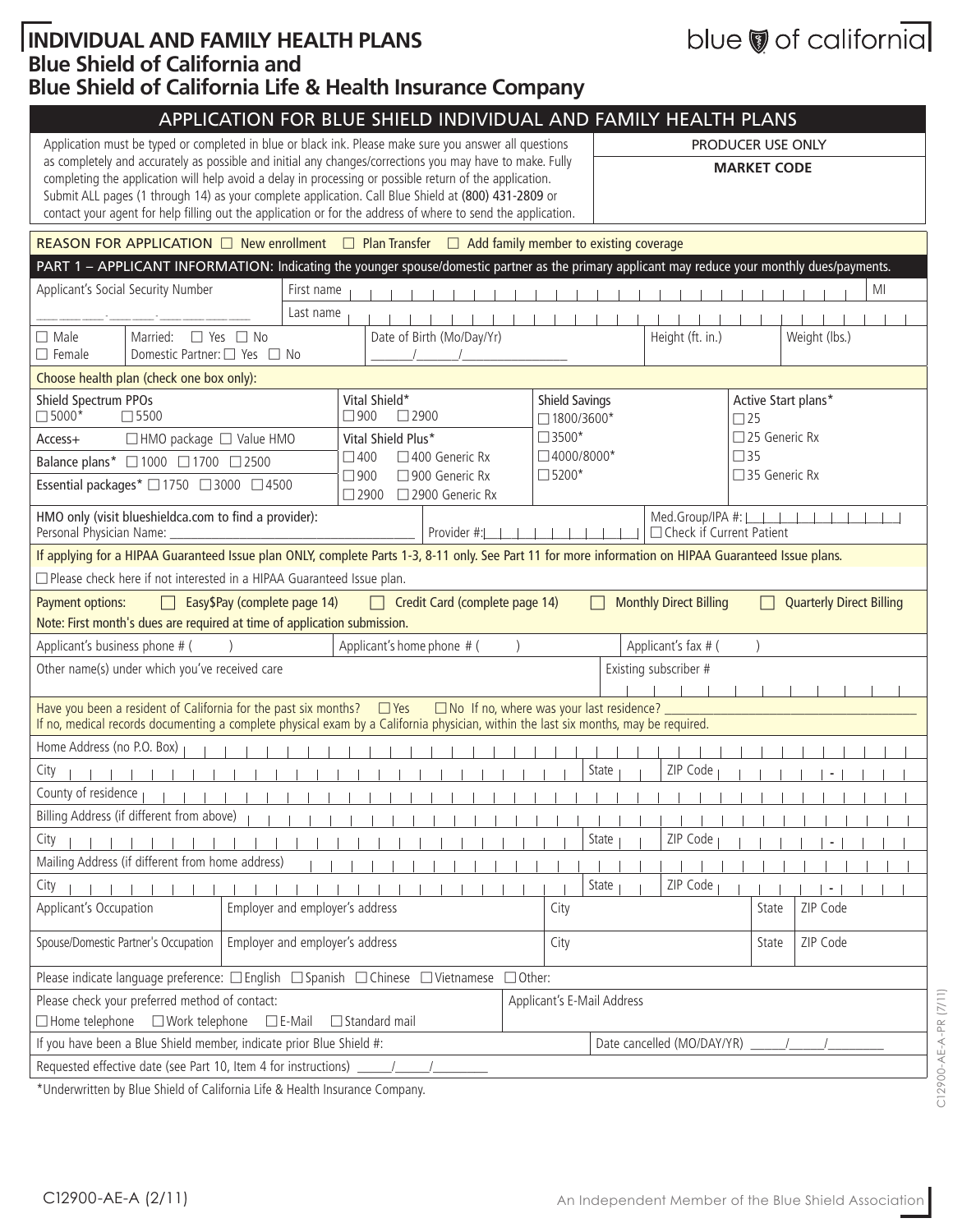| PART 2 – SUPPLEMENTAL PLAN CHOICES |  |
|------------------------------------|--|
|                                    |  |

| You may also purchase a dental plan and/or life insurance to supplement your medical coverage. PLEASE NOTE: HIPAA Guaranteed Issue plans are not eligible for dental plan<br>or life insurance coverage options.                                                                                                                                                                                                                                                                                                                                                                                                                                                                                                                                                                                                                                                                                                                                |                         |            |    |                                                                                                                                                                                                                                                                                                                                                                                                                                                                                                                                                                                                                                                                                                           |                                          |               |                                    |                  |
|-------------------------------------------------------------------------------------------------------------------------------------------------------------------------------------------------------------------------------------------------------------------------------------------------------------------------------------------------------------------------------------------------------------------------------------------------------------------------------------------------------------------------------------------------------------------------------------------------------------------------------------------------------------------------------------------------------------------------------------------------------------------------------------------------------------------------------------------------------------------------------------------------------------------------------------------------|-------------------------|------------|----|-----------------------------------------------------------------------------------------------------------------------------------------------------------------------------------------------------------------------------------------------------------------------------------------------------------------------------------------------------------------------------------------------------------------------------------------------------------------------------------------------------------------------------------------------------------------------------------------------------------------------------------------------------------------------------------------------------------|------------------------------------------|---------------|------------------------------------|------------------|
| <b>Dental plan options</b> (check one): □ Dental HMO (DHMO) □ Dental PPO (DPPO) □ Value Smile PPO <sup>*</sup> □ No dental plan<br>If Dental HMO (visit blueshieldca.com to find a dental provider or for questions call (800) 431-2809):<br>Dental Provider #: $\vert$      <br>Dental Provider name:                                                                                                                                                                                                                                                                                                                                                                                                                                                                                                                                                                                                                                          |                         |            |    |                                                                                                                                                                                                                                                                                                                                                                                                                                                                                                                                                                                                                                                                                                           |                                          |               |                                    |                  |
| the policy. The percentage indicated must total 100%.                                                                                                                                                                                                                                                                                                                                                                                                                                                                                                                                                                                                                                                                                                                                                                                                                                                                                           |                         |            |    | Life Insurance options <sup>*</sup> (check one): Applicants under the age of one year are not eligible for life insurance. These options apply only to the primary applicant.<br>Child applicants can apply for up to a \$30,000 Life Insurance option and Spouse/domestic partner can apply for up to a \$100,000 Life Insurance option in Part 3 of this application.<br>□ \$10,000 (ages 1-64) □ \$30,000 (ages 1-64) □ \$60,000 (ages 19-64) □ \$90,000 (ages 19-49) □ \$100,000 (ages 19-49) □ No Life Insurance<br>Beneficiary information applies only to the primary applicant. If you have not indicated a beneficiary, and the policy is issued, death benefits will be paid in accordance with |                                          |               | $\frac{(\%)}{(\%)}$                |                  |
|                                                                                                                                                                                                                                                                                                                                                                                                                                                                                                                                                                                                                                                                                                                                                                                                                                                                                                                                                 |                         |            |    | Bridge Plan* (hospital insurance indemnity rider available for Shield Savings 3500, 4000/8000, and 5200) $\Box$                                                                                                                                                                                                                                                                                                                                                                                                                                                                                                                                                                                           |                                          |               |                                    |                  |
| * Underwritten by Blue Shield of California Life & Health Insurance Company.                                                                                                                                                                                                                                                                                                                                                                                                                                                                                                                                                                                                                                                                                                                                                                                                                                                                    |                         |            |    |                                                                                                                                                                                                                                                                                                                                                                                                                                                                                                                                                                                                                                                                                                           |                                          |               |                                    |                  |
|                                                                                                                                                                                                                                                                                                                                                                                                                                                                                                                                                                                                                                                                                                                                                                                                                                                                                                                                                 |                         |            |    | PART 3 – DEPENDENT INFORMATION – List all family members you wish to cover. Dependent children must be under age 26. Dependent children enrolled<br>under court ordered non-temporary legal guardianship are eligible until age 1                                                                                                                                                                                                                                                                                                                                                                                                                                                                         |                                          |               |                                    |                  |
| Visit <b>blueshieldca.com</b> to find a Personal Physician or Dental Provider.                                                                                                                                                                                                                                                                                                                                                                                                                                                                                                                                                                                                                                                                                                                                                                                                                                                                  |                         |            |    | For HMO only, select a Personal Physician for each family member from the Blue Shield HMO Physician and Hospital Network for your service area. For questions, call (800) 424-6521.<br>For Dental HMO: select a Dental Provider from the Dental HMO Dental Provider Directory. For questions regarding your Dental Provider selection, call (800) 431-2809.                                                                                                                                                                                                                                                                                                                                               |                                          |               |                                    |                  |
| Relation                                                                                                                                                                                                                                                                                                                                                                                                                                                                                                                                                                                                                                                                                                                                                                                                                                                                                                                                        | Sex                     | First name | MI | Last name                                                                                                                                                                                                                                                                                                                                                                                                                                                                                                                                                                                                                                                                                                 | <b>Social Security Number</b>            | Date of Birth | Height<br>(f <sub>t</sub> .in.)    | Weight<br>(lbs.) |
| $\Box$ Spouse<br>$\Box$ Domestic partner                                                                                                                                                                                                                                                                                                                                                                                                                                                                                                                                                                                                                                                                                                                                                                                                                                                                                                        | $\square$ M<br>$\Box$ F |            |    |                                                                                                                                                                                                                                                                                                                                                                                                                                                                                                                                                                                                                                                                                                           |                                          |               |                                    |                  |
| HMO plans only: Personal physician name:                                                                                                                                                                                                                                                                                                                                                                                                                                                                                                                                                                                                                                                                                                                                                                                                                                                                                                        |                         |            |    | Provider #:<br>$1 - 1 - 1 - 1 - 1 - 1$                                                                                                                                                                                                                                                                                                                                                                                                                                                                                                                                                                                                                                                                    |                                          |               | Check if current patient $\square$ |                  |
| Consider my spouse/domestic partner for a separate plan □ Choose plan (check 1 box only): Access+: □ Value HMO □ HMO package Balance plan: □ 1000 □ 1700 □ 2500<br>Essential packages: □1750 □3000 □4500 Vital Shield: □900 □2900 Vital Shield Plus: □400 □400 Generic Rx □900 □900 Generic Rx □2900 □2900 Generic Rx<br>PPO Plan: □ 5000 □ 5500 Shield Savings: □ 1800 □ 3500 □ 4000 □ 5200 Active Start: □ 25 □ 25 Generic Rx □ 35 □ 35 Generic Rx<br><b>Bridge Plan:</b> (hospital insurance indemnity rider available for Shield Savings 3500, 4000, and 5200) $\Box$<br><b>Dental Coverage:</b> $\Box$ HMO $\Box$ PPO $\Box$ Value Smile PPO $\Box$ No dental plan<br><b>Dental HMO only:</b> Dental provider #:                 Dental provider name:<br><b>Life Insurance Option:</b> $\Box$ \$10,000 $\Box$ \$30,000 (ages 1-64) $\Box$ \$60,000 (ages 19-64) $\Box$ \$90,000 (ages 19-49) $\Box$ \$100,000 (ages 19-49)<br>Beneficiary |                         |            |    |                                                                                                                                                                                                                                                                                                                                                                                                                                                                                                                                                                                                                                                                                                           |                                          |               |                                    |                  |
| $\Box$ Son $\Box$ Daughter<br>$\Box$ Check here if legal guardianship                                                                                                                                                                                                                                                                                                                                                                                                                                                                                                                                                                                                                                                                                                                                                                                                                                                                           |                         |            |    |                                                                                                                                                                                                                                                                                                                                                                                                                                                                                                                                                                                                                                                                                                           |                                          |               |                                    |                  |
| HMO plans only: Personal physician name:                                                                                                                                                                                                                                                                                                                                                                                                                                                                                                                                                                                                                                                                                                                                                                                                                                                                                                        |                         |            |    | Provider #:                                                                                                                                                                                                                                                                                                                                                                                                                                                                                                                                                                                                                                                                                               | ¡Med.group/IPA #:                        |               | Check if current patient $\square$ |                  |
| Consider my child for a separate plan $\Box$ Choose plan (check 1 box only): Access+: $\Box$ Value HMO $\Box$ HMO package Balance plan: $\Box$ 1000 $\Box$ 1700 $\Box$ 2500<br>Essential packages: $\Box$ 1750 $\Box$ 3000 $\Box$ 4500 Vital Shiel<br>PPO Plan:□5000 □5500 Shield Savings:□1800 □3500 □4000 □5200 Active Start:□25 □25 Generic Rx □35 □35 Generic Rx<br><b>Bridge Plan:</b> (hospital insurance indemnity rider available for Shield Savings 3500, 4000, and 5200) $\Box$<br><b>Dental Coverage:</b> $\Box$ HMO $\Box$ PPO $\Box$ Value Smile PPO $\Box$ No dental plan<br>Life Insurance Option: 510,000 530,000 Beneficiary                                                                                                                                                                                                                                                                                                   |                         |            |    |                                                                                                                                                                                                                                                                                                                                                                                                                                                                                                                                                                                                                                                                                                           |                                          |               |                                    |                  |
| □ Son □ Daughter<br>$\Box$ Check here if legal guardianship                                                                                                                                                                                                                                                                                                                                                                                                                                                                                                                                                                                                                                                                                                                                                                                                                                                                                     |                         |            |    |                                                                                                                                                                                                                                                                                                                                                                                                                                                                                                                                                                                                                                                                                                           |                                          |               |                                    |                  |
| HMO plans only: Personal physician name:                                                                                                                                                                                                                                                                                                                                                                                                                                                                                                                                                                                                                                                                                                                                                                                                                                                                                                        |                         |            |    | Provider #:                                                                                                                                                                                                                                                                                                                                                                                                                                                                                                                                                                                                                                                                                               | ¡Med.group/IPA #:<br>$1 - 1 - 1 - 1 - 1$ |               | Check if current patient $\square$ |                  |
| Consider my child for a separate plan $\Box$ Choose plan (check 1 box only): Access+: $\Box$ Value HMO $\Box$ HMO package Balance plan: $\Box$ 1000 $\Box$ 1700 $\Box$ 2500<br>Essential packages: □ 1750 □3000 □ 4500 Vital Shield: □ 900 □ 2900 Vital Shield Plus: □ 400 □ 400 Generic Rx □ 900 □ 900 Generic Rx □ 2900 □ 2900 Generic Rx<br>PPO Plan: □ 5000 □ 5500 Shield Savings: □ 1800 □ 3500 □ 4000 □ 5200 Active Start: □ 25 □ 25 Generic Rx □ 35 □ 35 Generic Rx<br><b>Bridge Plan:</b> (hospital insurance indemnity rider available for Shield Savings 3500, 4000, and 5200) $\Box$<br><b>Dental Coverage:</b> $\Box$ HMO $\Box$ PPO $\Box$ Value Smile PPO $\Box$ No dental plan<br><b>Life Insurance Option:</b> $\Box$ \$10,000 $\Box$ \$30,000 Beneficiary                                                                                                                                                                      |                         |            |    |                                                                                                                                                                                                                                                                                                                                                                                                                                                                                                                                                                                                                                                                                                           |                                          |               |                                    |                  |
| $\Box$ Son $\Box$ Daughter<br>$\Box$ Check here if legal guardianship                                                                                                                                                                                                                                                                                                                                                                                                                                                                                                                                                                                                                                                                                                                                                                                                                                                                           |                         |            |    |                                                                                                                                                                                                                                                                                                                                                                                                                                                                                                                                                                                                                                                                                                           |                                          |               |                                    |                  |
| HMO plans only: Personal physician name:                                                                                                                                                                                                                                                                                                                                                                                                                                                                                                                                                                                                                                                                                                                                                                                                                                                                                                        |                         |            |    | Provider #:                                                                                                                                                                                                                                                                                                                                                                                                                                                                                                                                                                                                                                                                                               | ¡Med.group/IPA #:<br>$1 - 1 - 1 - 1 - 1$ |               |                                    |                  |
| Check if current patient $\square$<br>Consider my child for a separate plan $\Box$ Choose plan (check 1 box only): Access+: $\Box$ Value HMO $\Box$ HMO package Balance plan: $\Box$ 1000 $\Box$ 1700 $\Box$ 2500<br>Essential packages: □ 1750 □ 3000 □ 4500 Vital Shield: □ 900 □ 2900 Vital Shield Plus: □ 400 □ 400 Generic Rx □ 900 □ 900 Generic Rx □ 2900 □ 2900 Generic Rx<br>PPO Plan: □ 5000 □ 5500 Shield Savings: □ 1800 □ 3500 □ 4000 □ 5200 Active Start: □ 25 □ 25 Generic Rx □ 35 □ 35 Generic Rx<br><b>Bridge Plan:</b> (hospital insurance indemnity rider available for Shield Savings 3500, 4000, and 5200) $\Box$<br><b>Dental Coverage:</b> $\Box$ HMO $\Box$ PPO $\Box$ Value Smile PPO $\Box$ No dental plan<br><b>Life Insurance Option:</b> $\Box$ \$10,000 $\Box$ \$30,000 Beneficiary                                                                                                                               |                         |            |    |                                                                                                                                                                                                                                                                                                                                                                                                                                                                                                                                                                                                                                                                                                           |                                          |               |                                    |                  |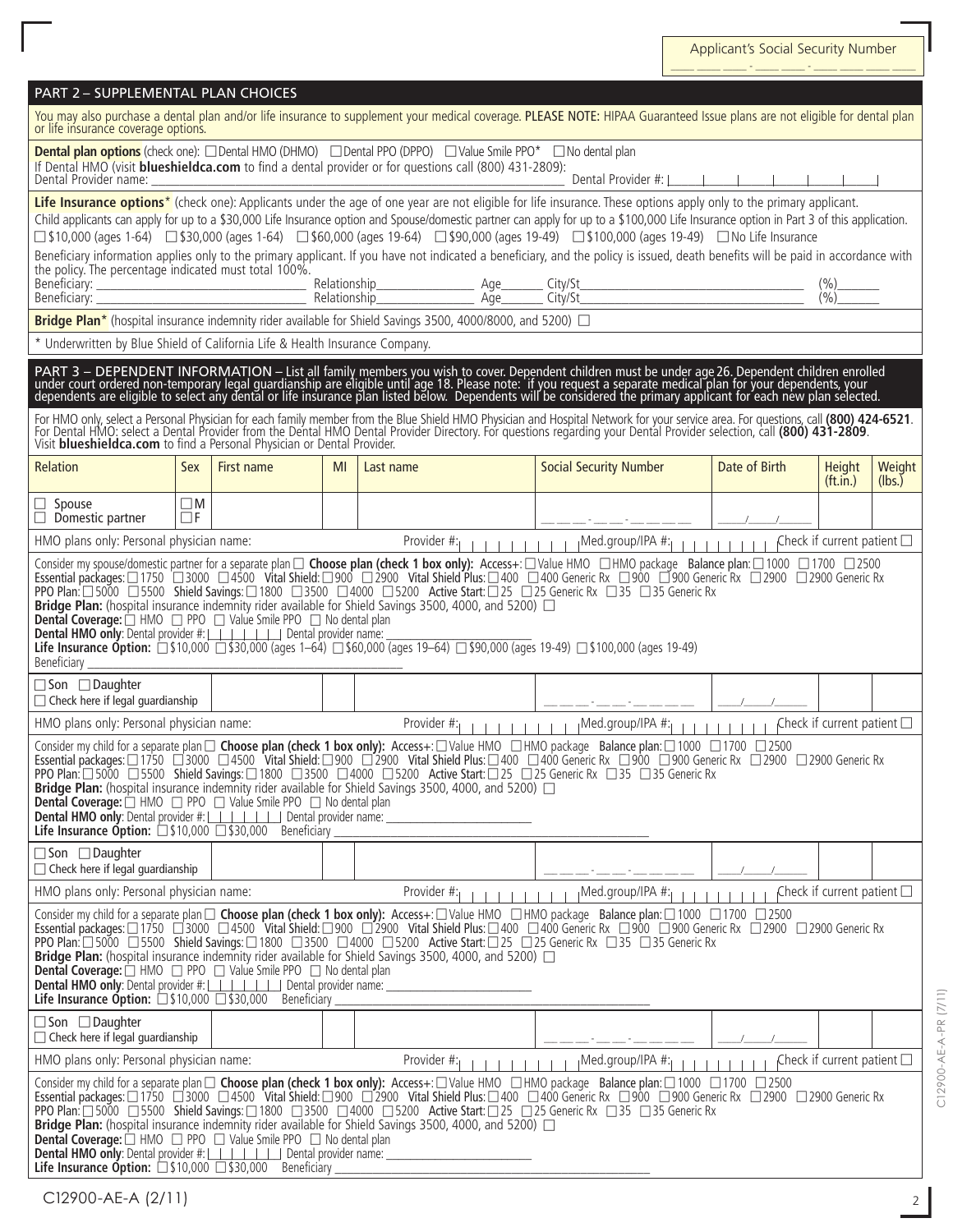| PART 4 - MEDICAL HISTORY - Please answer ALL questions. Remember to initial any changes/corrections you may have to make as you complete the questionnaire.                                                                                                                                                                                                                                                                                                                                                                                                                                                                       |                          |                             |
|-----------------------------------------------------------------------------------------------------------------------------------------------------------------------------------------------------------------------------------------------------------------------------------------------------------------------------------------------------------------------------------------------------------------------------------------------------------------------------------------------------------------------------------------------------------------------------------------------------------------------------------|--------------------------|-----------------------------|
| Have you or any applying family member in the past 10 years sought any professional consultation or received any treatment (including prescription<br>medications) from a licensed health practitioner for any of the following?                                                                                                                                                                                                                                                                                                                                                                                                  |                          |                             |
| All questions must be checked $(\checkmark)$ "Yes" or "No." Answer as completely and accurately as possible. Full details of any "Yes" answers<br>must be given in Part 6.                                                                                                                                                                                                                                                                                                                                                                                                                                                        | <b>YES</b>               | <b>NO</b>                   |
| 1. Brain or nervous system - such as: migraine headache; seizure disorder; loss of consciousness; epilepsy; paralysis; muscular dystrophy; multiple sclerosis;<br>stroke; cerebral palsy; mental retardation?                                                                                                                                                                                                                                                                                                                                                                                                                     | $\Box$                   | $\mathsf{L}$                |
| 2. Cardiovascular system - such as: heart or valve problems; coronary artery disease; heart attack; heart murmur; pericarditis; mitral valve prolapse; heart<br>valve requrgitation; rheumatic fever; palpitations; high blood pressure; shortness of breath; chest pains; elevated cholesterol and/or triglycerides?                                                                                                                                                                                                                                                                                                             |                          | $\Box$                      |
| 3. Circulatory system - such as: varicose veins; peripheral vascular disease; phlebitis; blood clots; stroke; disease or disorder of the blood (except HIV infection);<br>anemia; enlarged lymph nodes?                                                                                                                                                                                                                                                                                                                                                                                                                           |                          | $\mathbf{L}$                |
| 4. Respiratory tract - such as: asthma; reactive airway disease; bronchitis; allergies; sinusitis; disease, disorder or injury of the lungs or respiratory system; emphysema;<br>tuberculosis; spitting or coughing up blood; shortness of breath; pneumonia; cystic fibrosis; pulmonary fibrosis; chronic obstructive pulmonary disease; sleep apnea?<br>If asthma or allergies (circle frequency): daily, weekly, monthly, seasonal Severity (circle one): mild, moderate, severe, other                                                                                                                                        | $\overline{\phantom{0}}$ | $\Box$                      |
| 5. A. Musculo-skeletal system - such as: pain, injury, sprain, or other problems of the neck, spine, or back; sciatica; herniated or bulging disc(s); curvature of<br>the spine; scoliosis; pain, injury, or other problems of the joints, bones, or muscles; arthritis; rheumatoid arthritis; temporo-mandibular joint syndrome<br>(TMJ); Lyme disease; broken bones or retained hardware; dislocation of joints; bunions; hammertoe; carpal tunnel syndrome; physically handicapped;<br>polio; amputations?                                                                                                                     |                          | $\mathsf{L}$                |
| B. If any chiropractic treatment has been received, please explain reason for treatment:<br>Number of chiropractic treatments within the past 6 months:                                                                                                                                                                                                                                                                                                                                                                                                                                                                           |                          |                             |
| 6. Metabolic system - such as: diabetes; gout; thyroid or adrenal disorders; hormone or growth hormone deficiencies; immune system disorders (except HIV<br>infection) such as: lupus, Raynaud's, acquired immune deficiency syndrome (AIDS), AIDS-related complex (ARC), treatment for AIDS/ARC with AZT, HIVID<br>or Pentamidine therapy?                                                                                                                                                                                                                                                                                       | $\Box$                   | $\Box$                      |
| 7. Cancer (malignancy) – such as: leukemia; Hodgkin's; malignant melanoma; tumor/cyst; lymphoma? Type:<br>If Yes, circle treatment type: chemotherapy, radiation therapy, other?                                                                                                                                                                                                                                                                                                                                                                                                                                                  | $\Box$                   | $\Box$                      |
| 8. Congenital abnormalities, birth defects - such as: Down's Syndrome; cerebral palsy; cleft lip or palate; clubfoot; developmental delay; or other neurological<br>or physical abnormalities?                                                                                                                                                                                                                                                                                                                                                                                                                                    |                          |                             |
| 9. Alcoholism, drug dependency or substance abuse Type:                                                                                                                                                                                                                                                                                                                                                                                                                                                                                                                                                                           |                          | $\mathsf{L}$                |
| 10. Counseling or treatment for symptoms of depression; manic depression; anxiety; panic attacks; nervousness; mental or emotional disorders; schizophrenia;<br>behavior problems; hyperactivity; attention deficit disorder; eating disorders; bulimia; anorexia; alcohol or substance abuse; or for any other reason?<br>Are you currently in counseling? If yes, reason for counseling and frequency of treatment                                                                                                                                                                                                              |                          |                             |
| Have you or any applying family member in the past 5 years sought any professional consultation or received any treatment (including prescription<br>medications) from a licensed health practitioner pertaining to any of the following?                                                                                                                                                                                                                                                                                                                                                                                         |                          |                             |
| All questions must be checked $(\checkmark)$ "Yes" or "No." Answer as completely and accurately as possible. Full details of any "Yes" answers<br>must be given in Part 6.                                                                                                                                                                                                                                                                                                                                                                                                                                                        | <b>YES</b>               | <b>NO</b>                   |
| 11. Male reproductive system - such as: prostate problems; impotency; male breast problems; qynecomastia; infections; herpes; syphilis; qonorrhea; or other<br>venereal disease (except HIV infection); or is either the applicant, spouse or domestic partner whether or not listed on the application, being treated or<br>been treated for infertility within the last 24 months?                                                                                                                                                                                                                                              |                          | $\blacksquare$              |
| 12. A. Female reproductive system - such as: breast problems; breast implants; adhesions; abnormal bleeding; amenorrhea; miscarriage and/or abortion;<br>endometriosis; fibroid tumors; abnormal Pap test; problems of the ovaries, uterus and associated female organs; in-vitro fertilization; infections, genital<br>warts, herpes, syphilis, or other venereal disease (except HIV infection); or is either the applicant, spouse or domestic partner whether or not listed on<br>the application, being treated or been treated for infertility within the last 24 months? Type of implants (circle one): saline or silicone |                          | $\Box$                      |
| B. Does any female applicant between the ages of 12-55 menstruate?                                                                                                                                                                                                                                                                                                                                                                                                                                                                                                                                                                |                          |                             |
|                                                                                                                                                                                                                                                                                                                                                                                                                                                                                                                                                                                                                                   |                          |                             |
|                                                                                                                                                                                                                                                                                                                                                                                                                                                                                                                                                                                                                                   |                          |                             |
|                                                                                                                                                                                                                                                                                                                                                                                                                                                                                                                                                                                                                                   |                          |                             |
| 4. Please explain:                                                                                                                                                                                                                                                                                                                                                                                                                                                                                                                                                                                                                |                          |                             |
| 13. Digestive system - such as: disease or disorder of the mouth, tongue, esophagus or stomach; ulcer; gall bladder disorder; liver disease; cirrhosis; jaundice;<br>ascites; pancreatitis; colon, intestinal or rectal problems; colitis; chronic diarrhea; hemorrhoids; hernia; weight or eating problems; hepatitis?<br>If hepatitis, type(s): A, B, C, other                                                                                                                                                                                                                                                                  |                          | $\Box$                      |
| 14. Urinary tract - such as: renal colic; gravel or stones; urethra, bladder, ureter or kidney problems; urinary tract infections; stricture; pyelonephritis?                                                                                                                                                                                                                                                                                                                                                                                                                                                                     |                          | $\mathcal{L}^{\mathcal{A}}$ |
| 15. Skin conditions - such as: skin cancer; melanoma; psoriasis; keratosis; acne; herpes; warts; birthmarks; severe burns?                                                                                                                                                                                                                                                                                                                                                                                                                                                                                                        | $\mathsf{L}$             |                             |
| 16. Diseases or problems of the eyes or sight, ears or hearing, nose or breathing, throat or swallowing - such as: any infections of eyes, ears, nose or throat;<br>crossed eyes; glaucoma; cataracts; detached retina; polyps; deviated nasal septum; excessive snoring; problems with tonsils or adenoids; sleep apnea?                                                                                                                                                                                                                                                                                                         | $\Box$                   | $\Box$                      |
| 17. Abnormal laboratory results - such as blood work; x-rays; EKG; nerve conduction; blood flow studies; MRI, CT, PET or other scans(s) (except HIV antibody<br>detection tests)?                                                                                                                                                                                                                                                                                                                                                                                                                                                 | П                        | $\mathsf{L}$                |
| 18. Prosthesis, implant, or retained hardware? Type: ___________________________                                                                                                                                                                                                                                                                                                                                                                                                                                                                                                                                                  |                          |                             |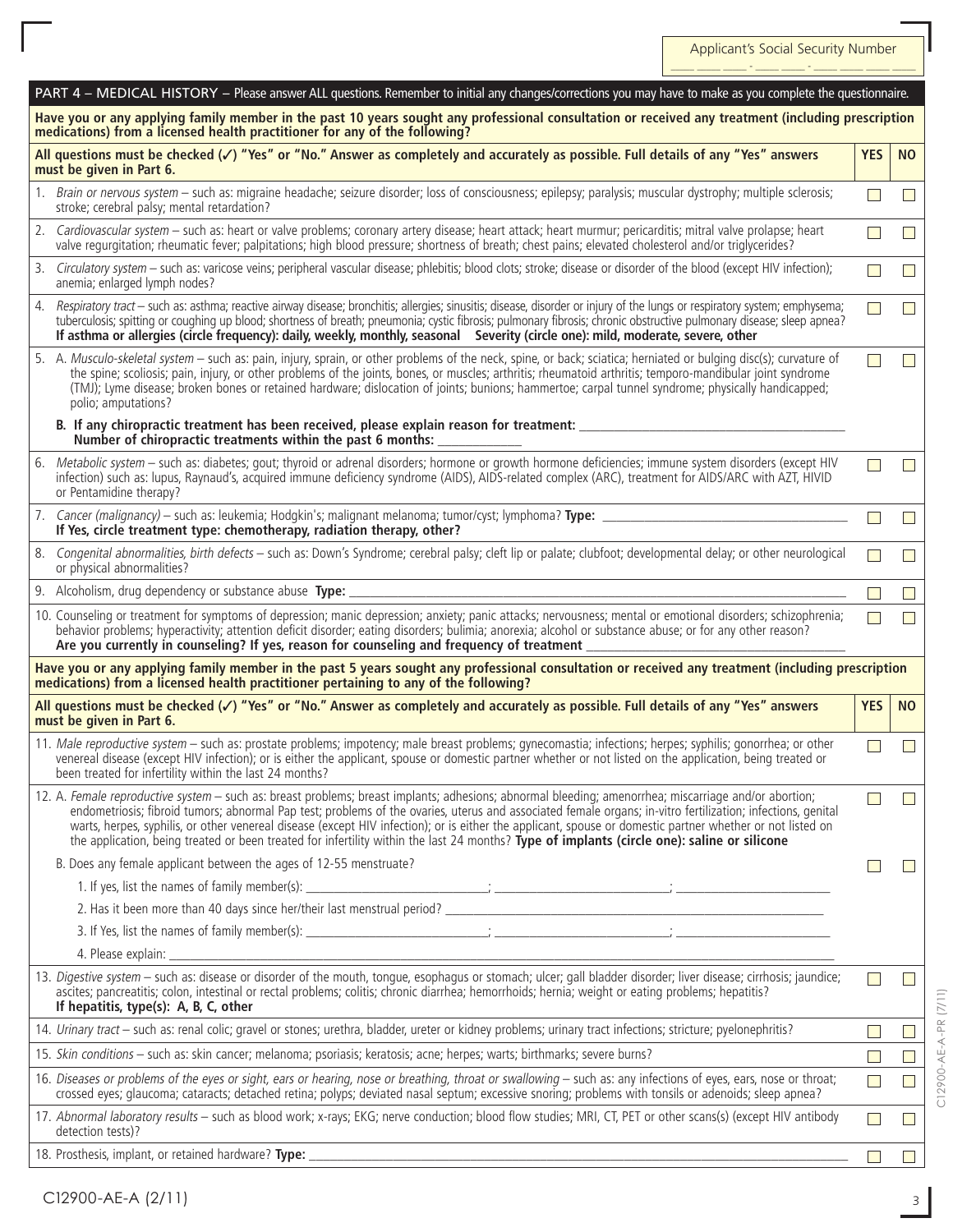Applicant's Social Security Number \_\_\_\_\_ \_\_\_\_\_ \_\_\_\_\_ - \_\_\_\_\_ \_\_\_\_\_ - \_\_\_\_\_ \_\_\_\_\_ \_\_\_\_\_ \_\_\_\_\_

| PART 4 - MEDICAL HISTORY (continued) - Please answer ALL questions. Remember to initial any changes/corrections you may have to make as you<br>complete the questionnaire.                                                                                                                                                                                                   |               |              |      |                     |        |     |                     |                |                  |
|------------------------------------------------------------------------------------------------------------------------------------------------------------------------------------------------------------------------------------------------------------------------------------------------------------------------------------------------------------------------------|---------------|--------------|------|---------------------|--------|-----|---------------------|----------------|------------------|
| All questions must be checked $(\checkmark)$ "Yes" or "No." Answer as completely and accurately as possible. Full details of any "Yes" answers<br>must be given in Part 6.                                                                                                                                                                                                   |               |              |      |                     |        |     |                     | <b>YES</b>     | <b>NO</b>        |
| 19. Have you or any applying family member taken or been written a prescription for medication(s) in the last 12 months? If yes, please fill out Part 5<br>of this application.                                                                                                                                                                                              |               |              |      |                     |        |     |                     | $\Box$         | $\mathbf{I}$     |
| 20. In the past 5 years, have you or any applying family member:                                                                                                                                                                                                                                                                                                             |               |              |      |                     |        |     |                     |                |                  |
| A. Been an inpatient or outpatient in a hospital, surgical center, sanitarium, or other medical facility, including an emergency room, or had surgery,<br>including angioplasty, cosmetic/reconstructive, bypass or transplant surgery?                                                                                                                                      |               |              |      |                     |        |     |                     |                |                  |
| B. Had any illness, physical injury, persisting or new physical symptoms and/or health problems not mentioned elsewhere on this application that have<br>not been evaluated or that you plan to have evaluated by a licensed health practitioner?                                                                                                                            |               |              |      |                     |        |     |                     |                |                  |
| C. Been advised to have, or been referred for, a medical exam, further testing, treatment or surgery which has not yet been performed by a physician,<br>dentist, or other licensed health practitioner?                                                                                                                                                                     |               |              |      |                     |        |     |                     |                |                  |
| D. Had any application for health or life insurance revoked, declined, deferred, postponed, or restricted in any way?                                                                                                                                                                                                                                                        |               |              |      |                     |        |     |                     |                |                  |
|                                                                                                                                                                                                                                                                                                                                                                              |               |              |      |                     |        |     |                     |                |                  |
|                                                                                                                                                                                                                                                                                                                                                                              |               |              |      |                     |        |     |                     |                |                  |
|                                                                                                                                                                                                                                                                                                                                                                              |               |              |      |                     |        |     |                     | $\mathbb{R}^n$ | $\mathbb{R}^n$   |
| 22. Males only: Are you expecting a child with anyone, even if the birth mother is not listed on the application?                                                                                                                                                                                                                                                            |               |              |      |                     |        |     |                     | $\mathbf{I}$   | $\mathbf{I}$     |
| 23. Males and females: Is either the applicant, spouse, domestic partner or dependent, whether or not listed on the application, currently pregnant,<br>or in the process of adoption or surrogate pregnancy?                                                                                                                                                                |               |              |      |                     |        |     |                     |                |                  |
| 24. Have or do you or any applying family member:                                                                                                                                                                                                                                                                                                                            |               |              |      |                     |        |     |                     |                |                  |
| A. Requested or received a pension, benefits or payment because of any injury, sickness, disability of workers' compensation?                                                                                                                                                                                                                                                |               |              |      |                     |        |     |                     |                |                  |
|                                                                                                                                                                                                                                                                                                                                                                              |               |              |      |                     |        |     |                     |                | $\mathbf{I}$     |
|                                                                                                                                                                                                                                                                                                                                                                              |               |              |      |                     |        |     |                     |                |                  |
|                                                                                                                                                                                                                                                                                                                                                                              |               |              |      |                     |        |     |                     |                | <b>The State</b> |
|                                                                                                                                                                                                                                                                                                                                                                              |               |              |      |                     |        |     |                     |                |                  |
| PART 5 - CURRENT OR RECENT PRESCRIPTION MEDICATIONS                                                                                                                                                                                                                                                                                                                          |               |              |      |                     |        |     |                     |                |                  |
| If you answered "YES" to question 19 in Part 4, please provide the details of the current and previous medications. If additional space is necessary to provide complete information, please<br>attach an additional sheet of paper. Be sure to identify the family member, include all information requested and sign and date every attachment. Check here for attachment. |               |              |      |                     |        |     |                     |                |                  |
| Name of family member                                                                                                                                                                                                                                                                                                                                                        |               |              |      |                     |        |     |                     |                |                  |
| Medication                                                                                                                                                                                                                                                                                                                                                                   | Reason for Rx |              |      | Frequency<br>Dosage |        |     |                     |                |                  |
|                                                                                                                                                                                                                                                                                                                                                                              |               |              |      |                     |        |     |                     |                |                  |
| Physician Name                                                                                                                                                                                                                                                                                                                                                               |               | Phone number |      |                     |        |     | Physician specialty |                |                  |
| Address                                                                                                                                                                                                                                                                                                                                                                      |               | Ste#         | City |                     | State  | ZIP |                     |                |                  |
| Name of family member                                                                                                                                                                                                                                                                                                                                                        |               |              |      | Dates from:         |        |     | to:                 |                |                  |
| Medication                                                                                                                                                                                                                                                                                                                                                                   | Reason for Rx |              |      |                     | Dosage |     | Frequency           |                |                  |
| Physician Name                                                                                                                                                                                                                                                                                                                                                               |               | Phone number |      | Medical group       |        |     | Physician specialty |                |                  |
| Address                                                                                                                                                                                                                                                                                                                                                                      |               | Ste #        | City |                     | State  | ZIP |                     |                |                  |
| Name of family member                                                                                                                                                                                                                                                                                                                                                        |               |              |      | Dates from:         |        |     | to: $\sqrt{ }$      |                |                  |
| Medication                                                                                                                                                                                                                                                                                                                                                                   | Reason for Rx |              |      |                     | Dosage |     | Frequency           |                |                  |
| Physician Name                                                                                                                                                                                                                                                                                                                                                               |               | Phone number |      | Medical group       |        |     | Physician specialty |                |                  |
| Address                                                                                                                                                                                                                                                                                                                                                                      |               | Ste #        | City |                     | State  | ZIP |                     |                |                  |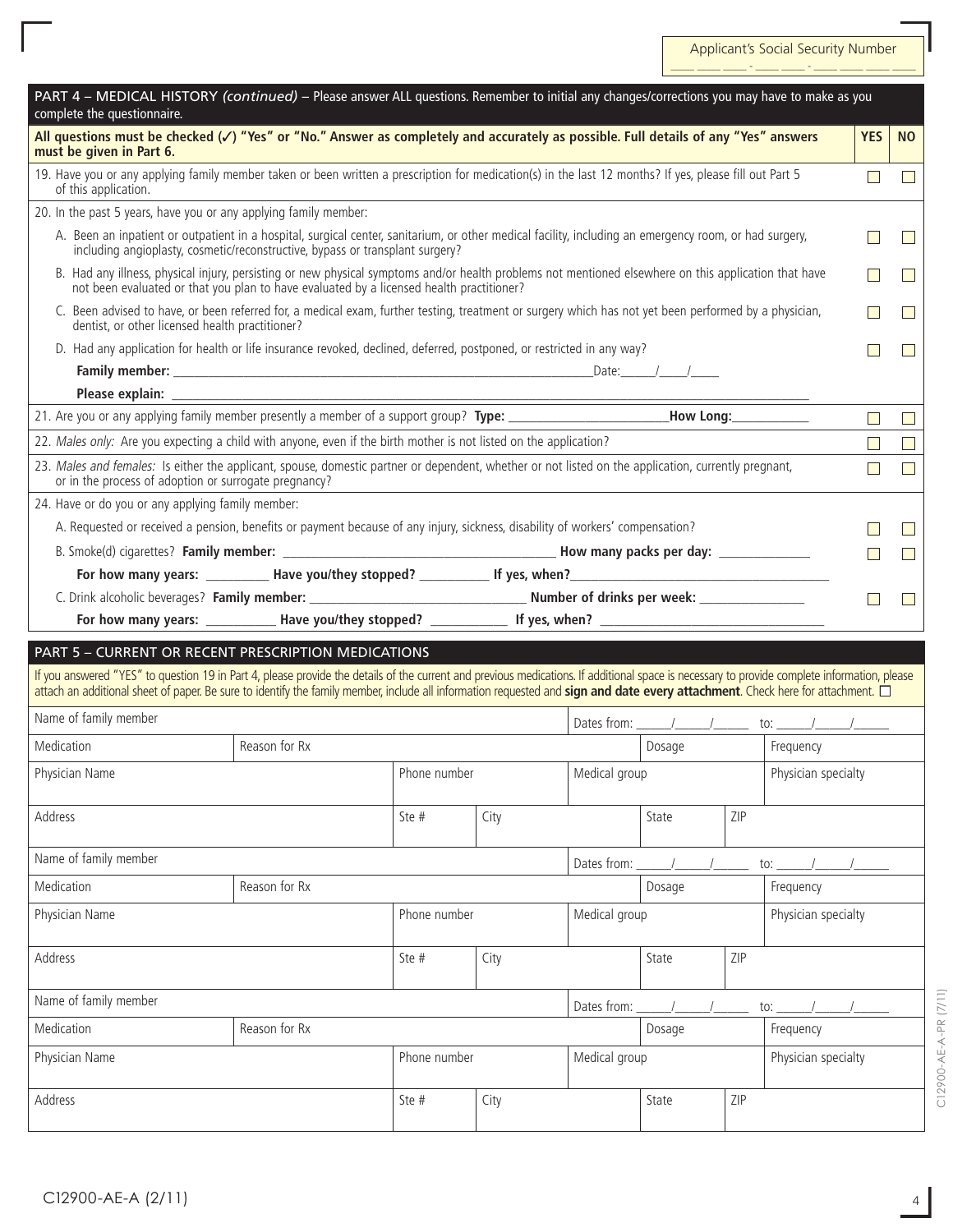| PART 6 - MEDICAL CONDITION DETAILS - If you answered "YES" to any of questions 1-24 with the exception of 19, 20D, 24B<br>and 24C in Part 4, give full details below for each condition.                                                                                                                                  |                                                                                                                                                                       |                             |                                 |               |                             |  |  |
|---------------------------------------------------------------------------------------------------------------------------------------------------------------------------------------------------------------------------------------------------------------------------------------------------------------------------|-----------------------------------------------------------------------------------------------------------------------------------------------------------------------|-----------------------------|---------------------------------|---------------|-----------------------------|--|--|
| If additional space is necessary to provide complete information, please attach an additional sheet of paper. Be sure to identify the family member, the section and the<br>question number, as appropriate, include all information requested in Part 6 and sign and date every attachment. Check here for attachment. □ |                                                                                                                                                                       |                             |                                 |               |                             |  |  |
| List                                                                                                                                                                                                                                                                                                                      | Diagnosis:<br>Family member name<br>and name used on doctor's records:                                                                                                |                             | Treatment:                      |               |                             |  |  |
| question<br>number                                                                                                                                                                                                                                                                                                        | First:                                                                                                                                                                |                             | Dates of treatment:             |               |                             |  |  |
|                                                                                                                                                                                                                                                                                                                           | Last:                                                                                                                                                                 |                             |                                 |               |                             |  |  |
|                                                                                                                                                                                                                                                                                                                           | Does the condition still exist? $\Box$ Yes $\Box$ No                                                                                                                  | Condition's present status: |                                 |               |                             |  |  |
|                                                                                                                                                                                                                                                                                                                           | Medical ID card # (if available)                                                                                                                                      |                             | Hospitalized? □ Yes □ No Dates: |               |                             |  |  |
|                                                                                                                                                                                                                                                                                                                           |                                                                                                                                                                       | ER visits?                  | $\Box$ Yes $\Box$ No Dates:     |               |                             |  |  |
|                                                                                                                                                                                                                                                                                                                           | Full name and address of every physician, clinic or hospital (include ZIP code). For physicians who belong to a medical group, please list the medical group as well. |                             |                                 |               |                             |  |  |
|                                                                                                                                                                                                                                                                                                                           | Name:                                                                                                                                                                 | Phone number: (             |                                 | Medical group |                             |  |  |
|                                                                                                                                                                                                                                                                                                                           | Address:                                                                                                                                                              |                             |                                 |               | Ste #                       |  |  |
|                                                                                                                                                                                                                                                                                                                           | City                                                                                                                                                                  |                             |                                 | State         | ZIP                         |  |  |
|                                                                                                                                                                                                                                                                                                                           | Diagnosis:<br>Family member name                                                                                                                                      |                             | Treatment:                      |               |                             |  |  |
| List                                                                                                                                                                                                                                                                                                                      | and name used on doctor's records:                                                                                                                                    |                             |                                 |               |                             |  |  |
| question<br>number                                                                                                                                                                                                                                                                                                        | First:                                                                                                                                                                |                             | Dates of treatment:             |               |                             |  |  |
|                                                                                                                                                                                                                                                                                                                           | Last:                                                                                                                                                                 |                             |                                 |               |                             |  |  |
|                                                                                                                                                                                                                                                                                                                           | Does the condition still exist? $\Box$ Yes $\Box$ No                                                                                                                  | Condition's present status: |                                 |               |                             |  |  |
|                                                                                                                                                                                                                                                                                                                           | Medical ID card # (if available)<br>Hospitalized? $\Box$ Yes $\Box$ No Dates:                                                                                         |                             |                                 |               |                             |  |  |
|                                                                                                                                                                                                                                                                                                                           |                                                                                                                                                                       | ER visits?                  | $\Box$ Yes $\Box$ No Dates:     |               |                             |  |  |
|                                                                                                                                                                                                                                                                                                                           | Full name and address of every physician, clinic or hospital (include ZIP code). For physicians who belong to a medical group, please list the medical group as well. |                             |                                 |               |                             |  |  |
|                                                                                                                                                                                                                                                                                                                           | Name:                                                                                                                                                                 | Phone number: (             |                                 | Medical group |                             |  |  |
|                                                                                                                                                                                                                                                                                                                           | Address:                                                                                                                                                              |                             |                                 |               | Ste#                        |  |  |
|                                                                                                                                                                                                                                                                                                                           | City                                                                                                                                                                  |                             |                                 | State         | ZIP                         |  |  |
|                                                                                                                                                                                                                                                                                                                           | Diagnosis:<br>Family member name                                                                                                                                      |                             | Treatment:                      |               |                             |  |  |
| List                                                                                                                                                                                                                                                                                                                      | and name used on doctor's records:                                                                                                                                    |                             |                                 |               |                             |  |  |
| question<br>number                                                                                                                                                                                                                                                                                                        | First:                                                                                                                                                                |                             | Dates of treatment:             |               |                             |  |  |
|                                                                                                                                                                                                                                                                                                                           | Last:                                                                                                                                                                 |                             | Began: $/$ (MO/YR)              |               | Ended: / (MO/YR)            |  |  |
|                                                                                                                                                                                                                                                                                                                           | Does the condition still exist? $\Box$ Yes $\Box$ No                                                                                                                  | Condition's present status: |                                 |               |                             |  |  |
|                                                                                                                                                                                                                                                                                                                           | Medical ID card # (if available)                                                                                                                                      |                             | Hospitalized? □ Yes □ No Dates: |               |                             |  |  |
|                                                                                                                                                                                                                                                                                                                           |                                                                                                                                                                       | ER visits?                  | $\Box$ Yes $\Box$ No Dates:     |               |                             |  |  |
|                                                                                                                                                                                                                                                                                                                           | Full name and address of every physician, clinic or hospital (include ZIP code). For physicians who belong to a medical group, please list the medical group as well. |                             |                                 |               |                             |  |  |
|                                                                                                                                                                                                                                                                                                                           | Name:                                                                                                                                                                 | Phone number: (             |                                 | Medical group |                             |  |  |
|                                                                                                                                                                                                                                                                                                                           | Address:                                                                                                                                                              |                             |                                 |               | Ste #                       |  |  |
|                                                                                                                                                                                                                                                                                                                           | City                                                                                                                                                                  |                             |                                 | State         | ZIP                         |  |  |
|                                                                                                                                                                                                                                                                                                                           | Diagnosis:<br>Family member name                                                                                                                                      |                             | Treatment:                      |               |                             |  |  |
| List                                                                                                                                                                                                                                                                                                                      | and name used on doctor's records:                                                                                                                                    |                             |                                 |               |                             |  |  |
| question<br>number                                                                                                                                                                                                                                                                                                        | First:                                                                                                                                                                |                             | Dates of treatment:             |               |                             |  |  |
|                                                                                                                                                                                                                                                                                                                           | Last:                                                                                                                                                                 |                             | Began: _____ /_____ (MO/YR)     |               | Ended: $\_\_\_\_\/$ (MO/YR) |  |  |
|                                                                                                                                                                                                                                                                                                                           | Does the condition still exist? $\Box$ Yes $\Box$ No                                                                                                                  | Condition's present status: |                                 |               |                             |  |  |
|                                                                                                                                                                                                                                                                                                                           | Medical ID card # (if available)                                                                                                                                      |                             | Hospitalized? □ Yes □ No Dates: |               |                             |  |  |
|                                                                                                                                                                                                                                                                                                                           |                                                                                                                                                                       | ER visits?                  | $\Box$ Yes $\Box$ No Dates:     |               |                             |  |  |
|                                                                                                                                                                                                                                                                                                                           | Full name and address of every physician, clinic or hospital (include ZIP code). For physicians who belong to a medical group, please list the medical group as well. |                             |                                 |               |                             |  |  |
|                                                                                                                                                                                                                                                                                                                           | Name:                                                                                                                                                                 | Phone number: (             |                                 | Medical group |                             |  |  |
|                                                                                                                                                                                                                                                                                                                           | Address:                                                                                                                                                              |                             |                                 |               | Ste#                        |  |  |
|                                                                                                                                                                                                                                                                                                                           | City                                                                                                                                                                  |                             |                                 | State         | ZIP                         |  |  |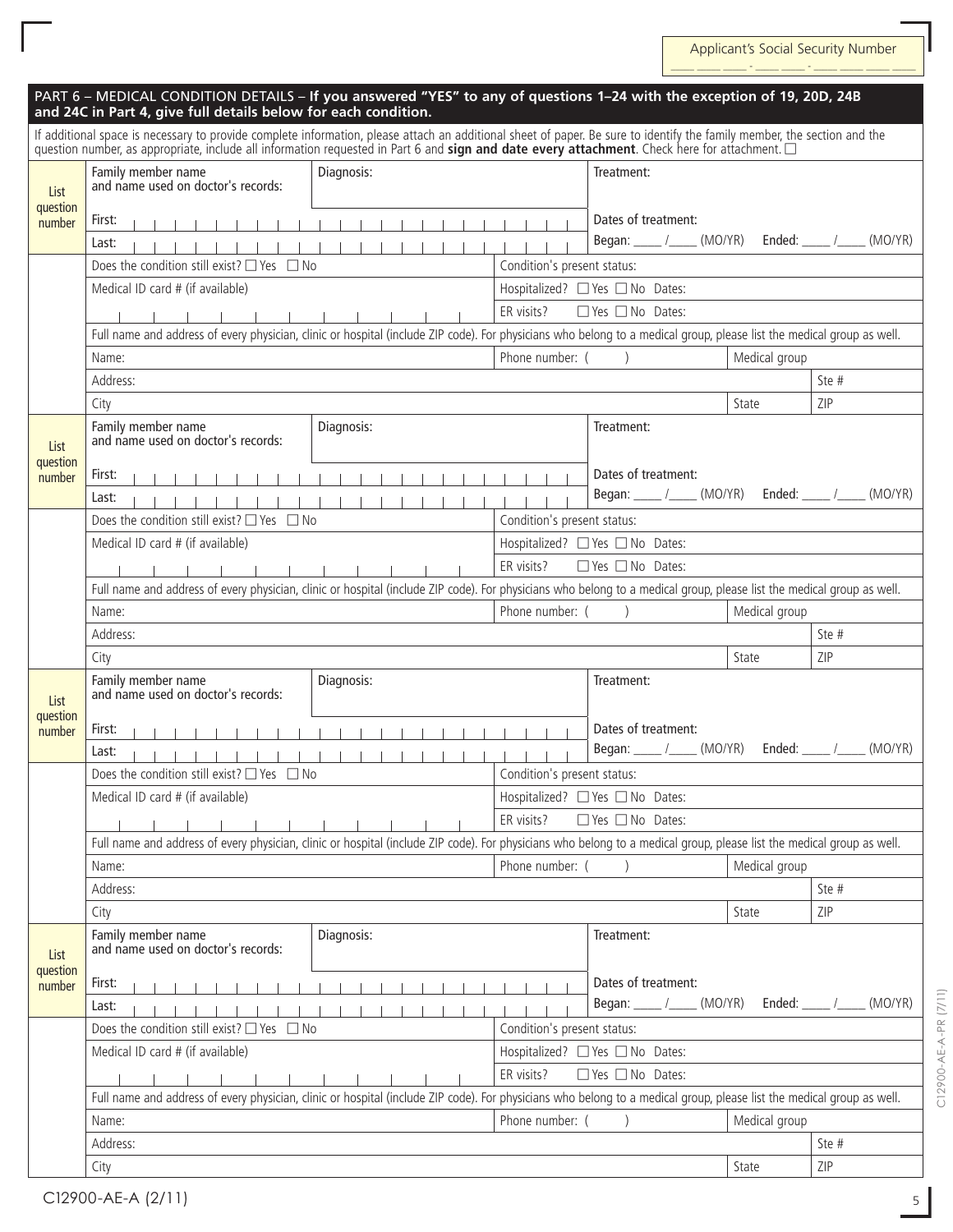| Have you and/or any applying family member visited a physician, psychiatrist, chiropractor, physician assistant, nurse practitioner, physical therapist,<br>or other licensed health practitioner in the past 5 years? If Yes, enter the details below. If No, check here and go to Part 8.<br>Note: Exams for children under 5 years of age may be required. Medical Records may be requested for ALL children age seven (7) months and younger. |                |                 |         |               |       |                     |  |
|---------------------------------------------------------------------------------------------------------------------------------------------------------------------------------------------------------------------------------------------------------------------------------------------------------------------------------------------------------------------------------------------------------------------------------------------------|----------------|-----------------|---------|---------------|-------|---------------------|--|
| Name of applicant                                                                                                                                                                                                                                                                                                                                                                                                                                 | Date of visit: | Reason for exam |         | Results       |       | Present status      |  |
| Physician name                                                                                                                                                                                                                                                                                                                                                                                                                                    |                | Phone number    |         | Medical group |       | Physician specialty |  |
| Address                                                                                                                                                                                                                                                                                                                                                                                                                                           |                | Ste #           | City    |               | State | ZIP                 |  |
| Name of spouse/domestic partner                                                                                                                                                                                                                                                                                                                                                                                                                   | Date of visit: | Reason for exam | Results |               |       | Present status      |  |
| Physician name                                                                                                                                                                                                                                                                                                                                                                                                                                    |                | Phone number    |         | Medical group |       | Physician specialty |  |
| Address                                                                                                                                                                                                                                                                                                                                                                                                                                           |                | Ste #           | City    |               | State | ZIP                 |  |
| Name of dependent                                                                                                                                                                                                                                                                                                                                                                                                                                 | Date of visit: | Reason for exam |         | Results       |       | Present status      |  |
| Physician name                                                                                                                                                                                                                                                                                                                                                                                                                                    |                | Phone number    |         | Medical group |       | Physician specialty |  |
| Address                                                                                                                                                                                                                                                                                                                                                                                                                                           |                | Ste #           | City    |               | State | ZIP                 |  |
| Name of dependent                                                                                                                                                                                                                                                                                                                                                                                                                                 | Date of visit: | Reason for exam |         | Results       |       | Present status      |  |
| Physician name                                                                                                                                                                                                                                                                                                                                                                                                                                    |                | Phone number    |         | Medical group |       | Physician specialty |  |
| Address                                                                                                                                                                                                                                                                                                                                                                                                                                           |                | Ste #           | City    |               | State | ZIP                 |  |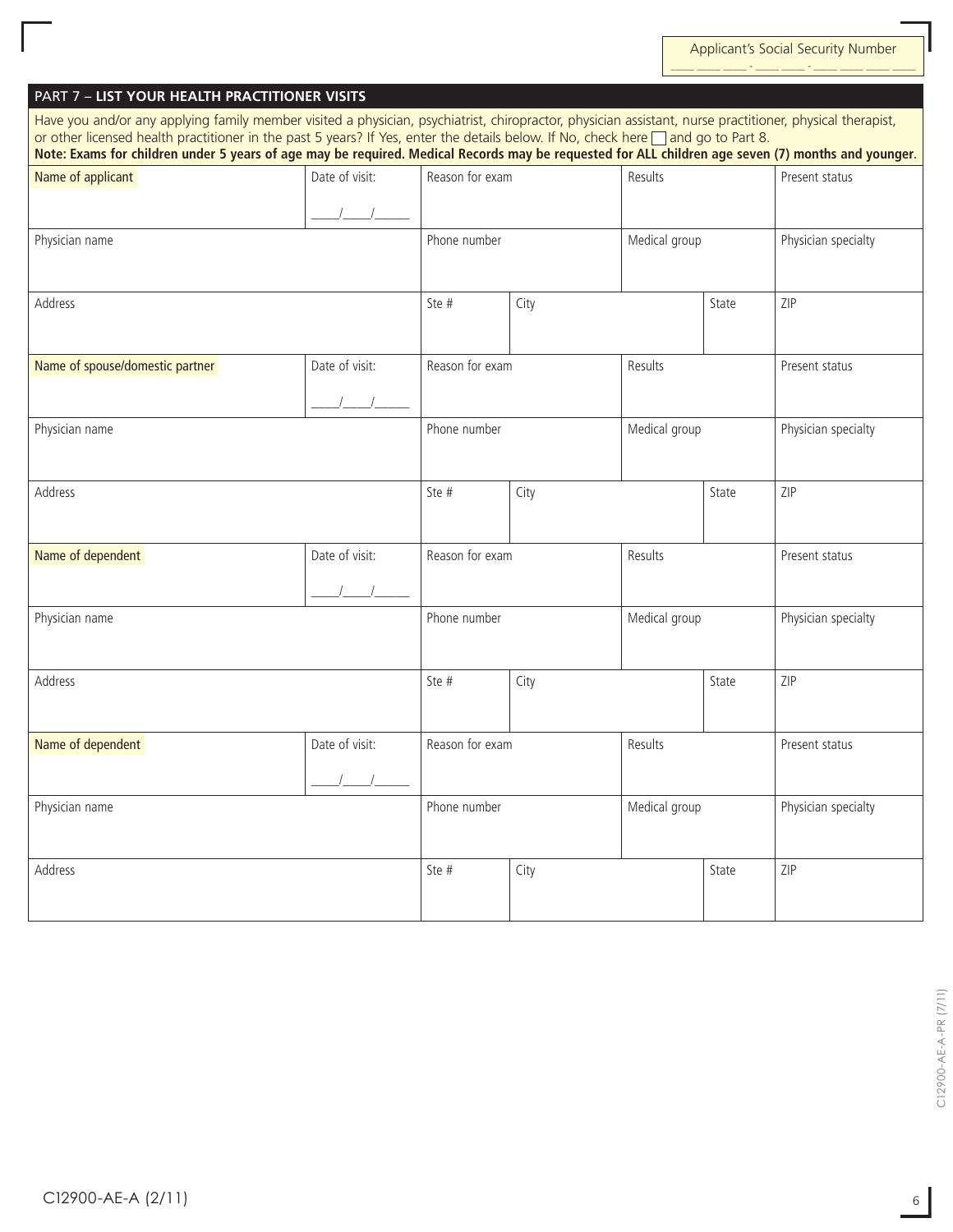| PART 8 - PRIOR MEDICAL COVERAGE - Please answer each question.                                                                                                                                                                                                                                                                                                                                                                                                                                                                                                                                                                                                                                                                                                                                                                                                                                                                                                                                             |                                |                        |              |                                                                                                                                                                                                                                                                                                                                                                                                                                                                                                                                                                                                                                                                                                                                                                      |  |  |
|------------------------------------------------------------------------------------------------------------------------------------------------------------------------------------------------------------------------------------------------------------------------------------------------------------------------------------------------------------------------------------------------------------------------------------------------------------------------------------------------------------------------------------------------------------------------------------------------------------------------------------------------------------------------------------------------------------------------------------------------------------------------------------------------------------------------------------------------------------------------------------------------------------------------------------------------------------------------------------------------------------|--------------------------------|------------------------|--------------|----------------------------------------------------------------------------------------------------------------------------------------------------------------------------------------------------------------------------------------------------------------------------------------------------------------------------------------------------------------------------------------------------------------------------------------------------------------------------------------------------------------------------------------------------------------------------------------------------------------------------------------------------------------------------------------------------------------------------------------------------------------------|--|--|
| 1.a. Did you or any applying family member have other health coverage (insurance) within the last 63 days? $\Box$ YES $\Box$ NO                                                                                                                                                                                                                                                                                                                                                                                                                                                                                                                                                                                                                                                                                                                                                                                                                                                                            |                                |                        |              |                                                                                                                                                                                                                                                                                                                                                                                                                                                                                                                                                                                                                                                                                                                                                                      |  |  |
| b. Did any applying child under age 19 have other health coverage within the last 90 days? $\Box$ YES $\Box$ NO<br>If NO, go to Part 9.<br>the following:                                                                                                                                                                                                                                                                                                                                                                                                                                                                                                                                                                                                                                                                                                                                                                                                                                                  |                                |                        |              | If YES, submit evidence of prior coverage, such as a certificate of creditable coverage from your previous health carrier and complete                                                                                                                                                                                                                                                                                                                                                                                                                                                                                                                                                                                                                               |  |  |
|                                                                                                                                                                                                                                                                                                                                                                                                                                                                                                                                                                                                                                                                                                                                                                                                                                                                                                                                                                                                            | <b>Type of Coverage</b>        | <b>Effective date:</b> | Cancel date: | Health plan carrier or COBRA administrator:                                                                                                                                                                                                                                                                                                                                                                                                                                                                                                                                                                                                                                                                                                                          |  |  |
| 2. Applicant                                                                                                                                                                                                                                                                                                                                                                                                                                                                                                                                                                                                                                                                                                                                                                                                                                                                                                                                                                                               | □ Group □ COBRA                |                        |              |                                                                                                                                                                                                                                                                                                                                                                                                                                                                                                                                                                                                                                                                                                                                                                      |  |  |
|                                                                                                                                                                                                                                                                                                                                                                                                                                                                                                                                                                                                                                                                                                                                                                                                                                                                                                                                                                                                            | $\Box$ Individual $\Box$ Other |                        |              |                                                                                                                                                                                                                                                                                                                                                                                                                                                                                                                                                                                                                                                                                                                                                                      |  |  |
| Spouse/Domestic Partner/Dependent                                                                                                                                                                                                                                                                                                                                                                                                                                                                                                                                                                                                                                                                                                                                                                                                                                                                                                                                                                          | □ Group □ COBRA                |                        |              |                                                                                                                                                                                                                                                                                                                                                                                                                                                                                                                                                                                                                                                                                                                                                                      |  |  |
|                                                                                                                                                                                                                                                                                                                                                                                                                                                                                                                                                                                                                                                                                                                                                                                                                                                                                                                                                                                                            | $\Box$ Individual $\Box$ Other |                        |              |                                                                                                                                                                                                                                                                                                                                                                                                                                                                                                                                                                                                                                                                                                                                                                      |  |  |
| Will you cancel your other coverage if this coverage is approved by Blue Shield? $\square$ YES $\square$ NO<br>$\Box$ YES $\Box$ NO<br>Information booklet for more on pre-existing conditions. You can call Blue Shield at (800) 431-2809 for assistance obtaining a certificate.                                                                                                                                                                                                                                                                                                                                                                                                                                                                                                                                                                                                                                                                                                                         |                                |                        |              | 4. If you are applying for a plan other than an HMO, did you have a prior health plan that covered any of the conditions checked yes in Part 4?<br>If that plan terminated within 63 days of the Blue Shield receipt date of this application, please check here $\Box$ and submit a certificate of creditable<br>coverage from your previous health carrier. If your application is approved, we will apply your prior creditable coverage to reduce any waiting<br>period on your pre-existing condition exclusion with this plan. The pre-existing condition exclusion does not apply to dependents under the age<br>of 19 unless you are adding an applicant under 19 to a grandfathered plan (coverage issued prior to March 23, 2010). See the Important Legal |  |  |
| 5. If you are applying for an HMO Plan, please note that pregnancy is a Waivered Condition. Benefits for pregnancy and maternity services are<br>not covered during the six (6)-month period beginning as of the effective date of coverage if you received pregnancy-related medical advice,<br>diagnosis, care or treatment, including prescription drugs, from a licensed health practitioner during the six months immediately preceding the<br>effective date of coverage, with the exception of services required to treat involuntary complications of pregnancy. However, if you have prior<br>creditable coverage, and you apply for coverage within 63 days after termination of the prior coverage, Blue Shield will credit the length of time<br>you were covered on your previous health plan toward the six-month period. See the Important Legal Information booklet for more on waivered<br>conditions. You can call Blue Shield at (800) 431-2809 for assistance obtaining a certificate. |                                |                        |              |                                                                                                                                                                                                                                                                                                                                                                                                                                                                                                                                                                                                                                                                                                                                                                      |  |  |
| STOP!! WANT TO EXPEDITE THIS APPLICATION? WANT TO AVOID POSSIBLE ERRORS WHICH CAUSE DELAYS IN ACCEPTANCE?<br>TALK TO YOUR AGENT ABOUT COMPLETING THIS FORM ONLINE!                                                                                                                                                                                                                                                                                                                                                                                                                                                                                                                                                                                                                                                                                                                                                                                                                                         |                                |                        |              |                                                                                                                                                                                                                                                                                                                                                                                                                                                                                                                                                                                                                                                                                                                                                                      |  |  |

**ENROLL IN AUTOMATIC PAYMENT AND stop WORRYing ABOUT PAYING YOUR BILL ON TIME! HAVE YOUR DUES/PREMIUM DEBITED DIRECTLY FROM YOUR CHECKING ACCOUNT or SAVINGS ACCOUNT or CHARGED DIRECTLY TO YOUR CREDIT CARD.**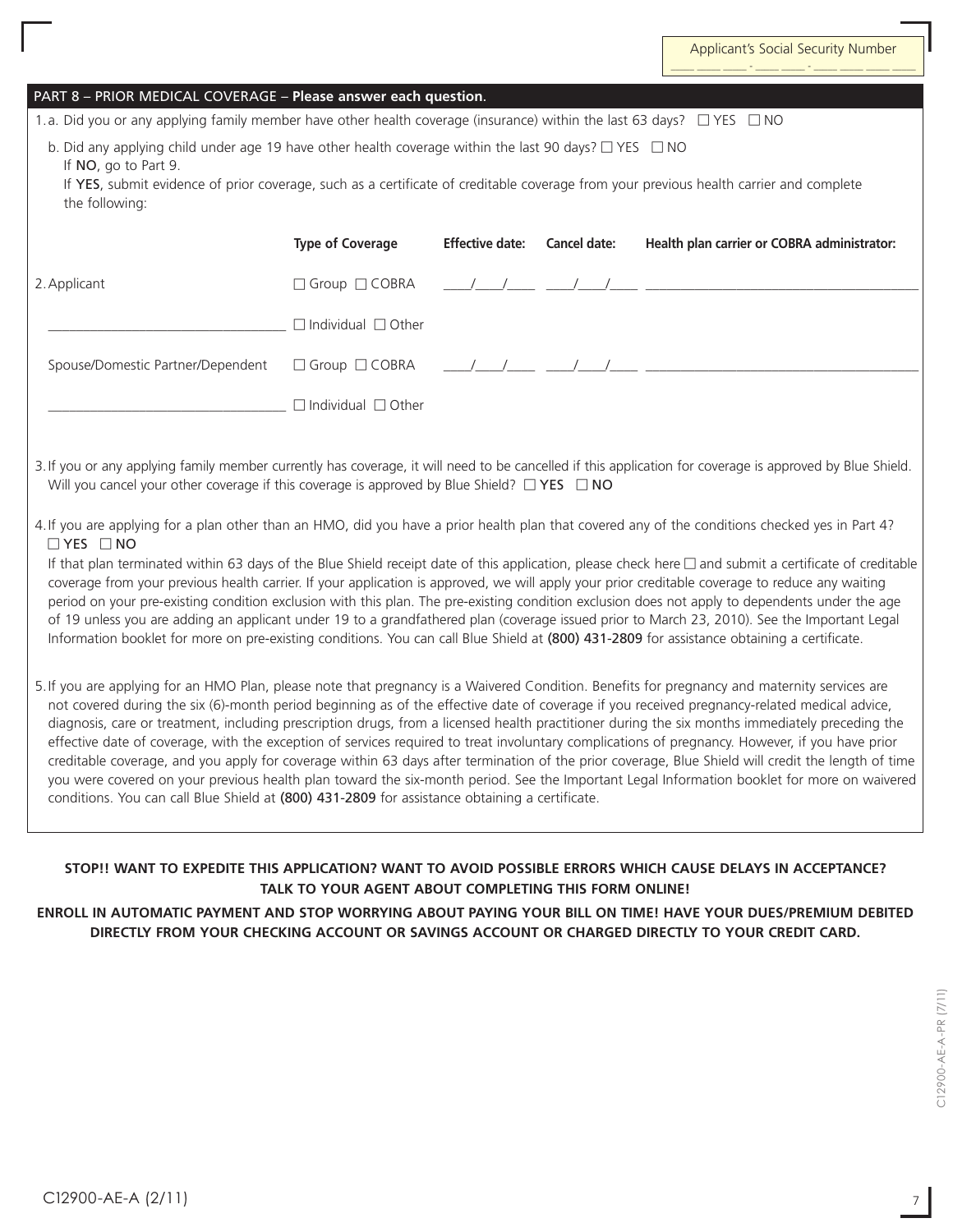#### **DON'T FORGET – YOUR SIGNATURE and today's date are REQUIRED at the end of PART 9 and 10 OF THIS APPLICATION**

### PART 9 – authorization for release of information

By signing this form you are authorizing the release of your and/or your dependents' health care information by a healthcare provider, insurer, insurance support organization (which includes consumer reporting agencies, MIB Group Inc and Milliman Inc), health plan, or your insurance agent, to Blue Shield of California or Blue Shield of California Life & Health Insurance Company (collectively, Blue Shield) for the purpose of reviewing your application for Blue Shield coverage.

Further, by signing this form you are authorizing Blue Shield to disclose such healthcare information to a healthcare provider, insurer, self-insurer, insurance support organization (which includes consumer reporting agencies, MIB Group Inc and Milliman Inc), health plan, or your insurance agent for the purpose of investigating or evaluating any claim for benefits. In addition, Blue Shield may make a brief report to MIB Group Inc regarding information received in the underwriting process. The healthcare information used or disclosed pursuant to this authorization may be subject to re-disclosure and may no longer be protected under the federal health information privacy laws.

You have the right to refuse to sign this authorization. However, Blue Shield has the right to condition your and/or your dependents' eligibility for coverage and enrollment determinations upon receipt of this signed authorization.

### You are entitled to a copy of this Authorization after you sign it.

Expiration: This authorization will remain valid: 1) for thirty (30) months from the date of this authorization for the purposes of processing your application and reporting information, processing a request for reinstatement, or processing a request for a change in benefits; 2) for as long as may be necessary for processing of claims incurred during the term of coverage; and  $3$ ) for the term of coverage for all other activities under the health services agreement/policy.

Right to Revoke: I understand that I may revoke this authorization at any time by giving written notice of my revocation to Blue Shield. I understand that revocation of this authorization will not affect any action Blue Shield has taken in reliance on this authorization prior to receiving my written notice of revocation.

| Applicant/Parent (or legal guardian) | Today's date |
|--------------------------------------|--------------|
| X                                    |              |
| Applicant's spouse/domestic partner  | Today's date |
| X                                    |              |
| Applicant age 18 and over            | Today's date |
| X                                    |              |
| Applicant age 18 and over            | Today's date |
| $\times$                             |              |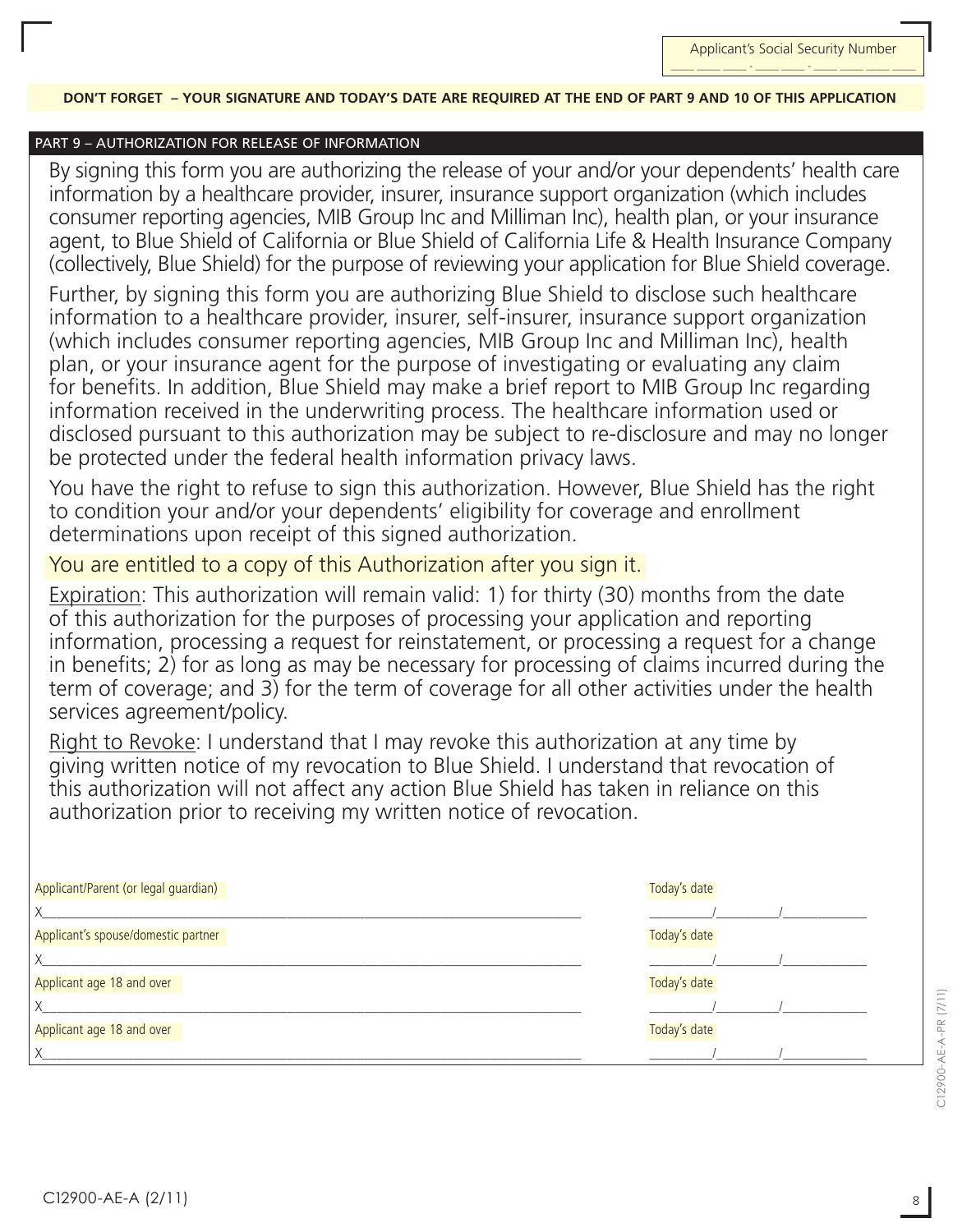### PART 10 – AUTHORIZATIONS, TERMS & CONDITIONS

#### Please read the following terms and conditions carefully. **Your authorization and signature are required below.**

- 1. Application for Coverage: It is important to know that Blue Shield of California or Blue Shield of California Life & Health Insurance Company (as applicable) has the right to decline your application for coverage. Note: I understand that Blue Shield may use any medical information in reviewing my application, including any medical condition which occurs after the signature and submission of the application and before a decision by Underwriting is made.
- 2. First Month's Dues/Premiums: Blue Shield requires first month's dues/premium at the time of application submission. Attach a personal check or money order to this application in an amount equal to one month's Dues/Premiums. Find your estimated monthly dues/premiums in the rate book provided to you. Failure to submit full payment of Dues/Premiums will delay processing and the effective date of coverage. Please note that cashing of your check does not constitute approval of your application with Blue Shield or Blue Shield Life. If your application is not approved, this amount will be refunded to you.
- 3. Dues/Premiums: Dues/Premiums are to be paid by the due date. Coverage will be terminated for failure to pay Dues/Premiums in a timely manner as set forth in the Health Service Agreement/Policy.
- 4. Effective Date of Coverage: If your application is approved, Blue Shield will notify you of your effective date of coverage. If Blue Shield cannot honor your requested effective date, or is unable to issue coverage before your requested date, coverage will begin as soon as possible. If additional Dues/Premiums are owed, payment must be received within the time specified in the notice from Blue Shield to avoid changing the effective date. Any charges incurred for services received prior to your effective date or after termination of coverage are not covered.
- 5. Entire Agreement: If approved, this application (including the health questionnaire), together with the evidence of coverage and health services agreement/policy for individuals and families, any endorsements, appendices, and attachments thereto, will collectively constitute the entire agreement for coverage. Your agent cannot approve this application for coverage or change any terms or conditions of coverage.
- 6. Parents/Guardians: If you are the parent or legal guardian of an applicant who is a minor, please sign on behalf of the applicant at the bottom of this Part 10. As the parent or legal guardian, you are identified as the person who may make inquiries and act on behalf of the applicant regarding this coverage (as allowed by law). In addition, you are agreeing to assume all responsibility for Dues/Premiums payments and for following the terms and conditions for coverage. If you are not the parent of the applicant, please attach the court documents that appoint you as the guardian of this minor. Mark one of the following boxes and identify the individual authorized to act on behalf of the minor (applicant):

| $\Box$ Parent or legal guardian only:            | (name) or.                          |
|--------------------------------------------------|-------------------------------------|
| $\Box$ My designee                               | (include name and relationship) or, |
| □ Qualified Medical Child Support Order designee | (include name and relationship).    |

 $\Box$  Mark this box if Blue Shield is to only make changes to the contract upon written request by the person identified above.

- 7. Authorization for Spouse/Domestic Partner to Make Changes: If you are an applicant whose spouse/domestic partner is also applying for coverage, please specify if you authorize your spouse/domestic partner to make additions or changes to the application/contract/policy on your behalf. <sup>1</sup> Yes. **No. Note:** You may discontinue this authorization at any time by sending a written request to Blue Shield.
- 8. Response to Requested Information: You agree to cooperate with Blue Shield (or Blue Shield Life, as applicable) by providing, or by providing access to, documents and other information requested to corroborate information provided in this application for coverage. You acknowledge and agree that failure or refusal to provide these documents or information, may be cause to rescind or cancel your coverage.
- 9. **HIV or Genetic Testing Prohibited: No genetic information, including family medical history, and no information related to HIV testing should be provided. California law prohibits an HIV test from being required or used by a health insurance company or health care service plan as a condition of obtaining health coverage.**

ALL APPLICANTS AGE 18 AND OLDER MUST SIGN AND DATE THIS APPLICATION. KEEP A COPY OF THIS APPLICATION FOR YOUR RECORDS.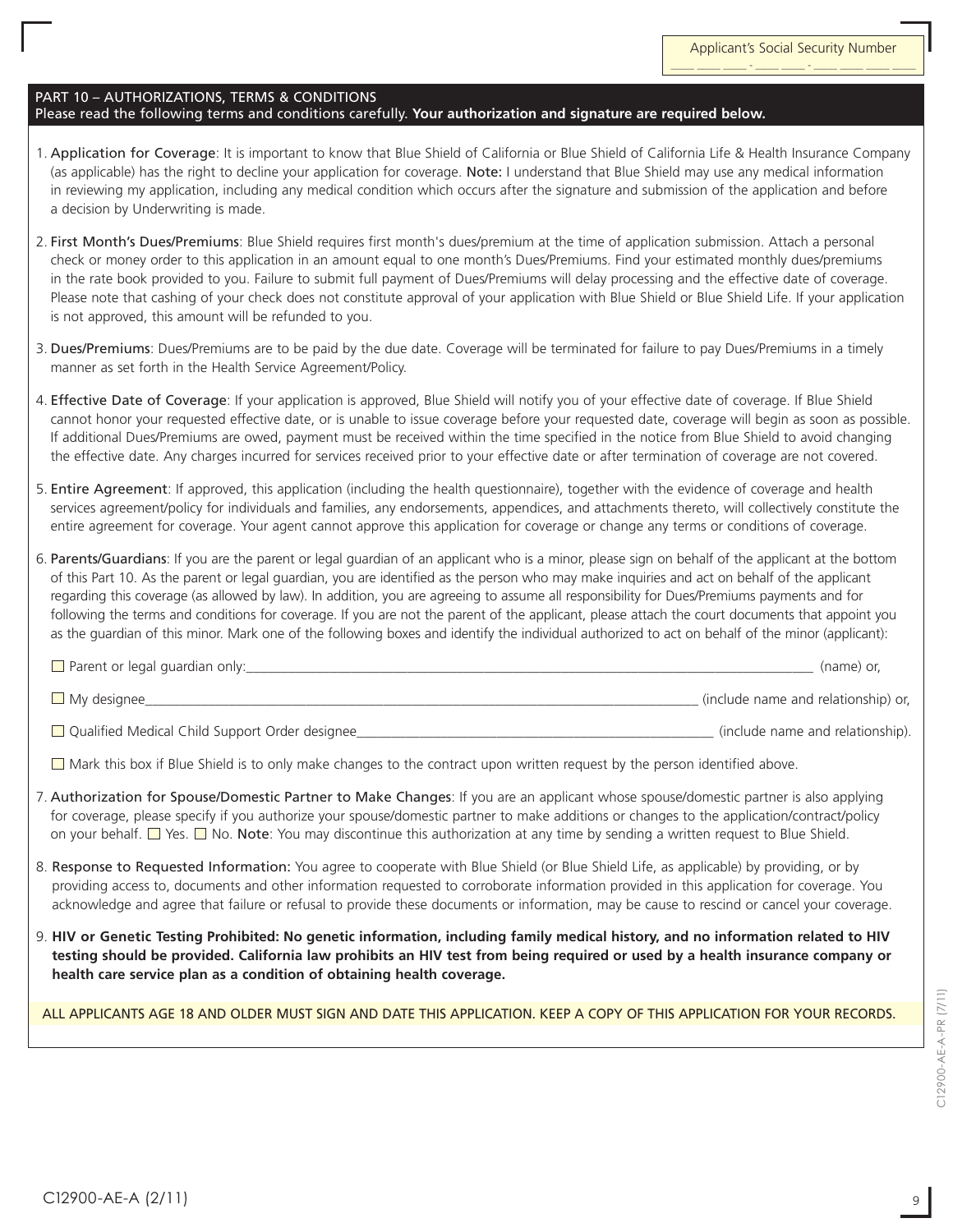#### PART 10 – AUTHORIZATIONS, TERMS & CONDITIONS (continued) Please read the following terms and conditions carefully. **Your authorization and signature are required below.**

I have reviewed all responses pertaining to me in this application. I have read the summary of benefits and the terms and conditions of coverage and authorizations set forth above. With my own signature below, I represent that the information provided in this application is complete and accurate to the best of my knowledge, and I understand and agree to the terms and conditions of coverage and the authorizations I have provided. I alone am responsible for the accuracy and completeness of the information provided on this application. I have personally reviewed all information provided on this application, even if I did not fill out the application myself. To the best of my knowledge and belief, all information on this application, including all information provided in the medical history section of this application, is accurate, true and complete. If Blue Shield determines that information on this application is materially inaccurate, not true or incomplete, I understand that coverage may be cancelled or, if the inaccuracy, untruthfulness, or incompleteness was intentional, coverage may be rescinded. I further understand that I must provide Blue Shield with any new information that arises after the submission of this application but before my enrollment with Blue Shield begins. (Important: Each adult applicant must provide their own signature.)

| Signature of applicant (or legal guardian)                     | Today's date (required) | Print name (and relationship if applicant is a minor) |
|----------------------------------------------------------------|-------------------------|-------------------------------------------------------|
|                                                                |                         |                                                       |
|                                                                |                         |                                                       |
| Signature of applicant's spouse/domestic partner (if applying) | Today's date (required) | Print name                                            |
|                                                                |                         |                                                       |
|                                                                |                         |                                                       |
| Signature of family member age 18 and over (if applying)       | Today's date (required) | Print name                                            |
|                                                                |                         |                                                       |
|                                                                |                         |                                                       |
| Signature of family member age 18 and over (if applying)       | Today's date (required) | Print name                                            |
|                                                                |                         |                                                       |
| <u> 1980 - Johann Stein, fransk politiker (d. 1980)</u>        |                         |                                                       |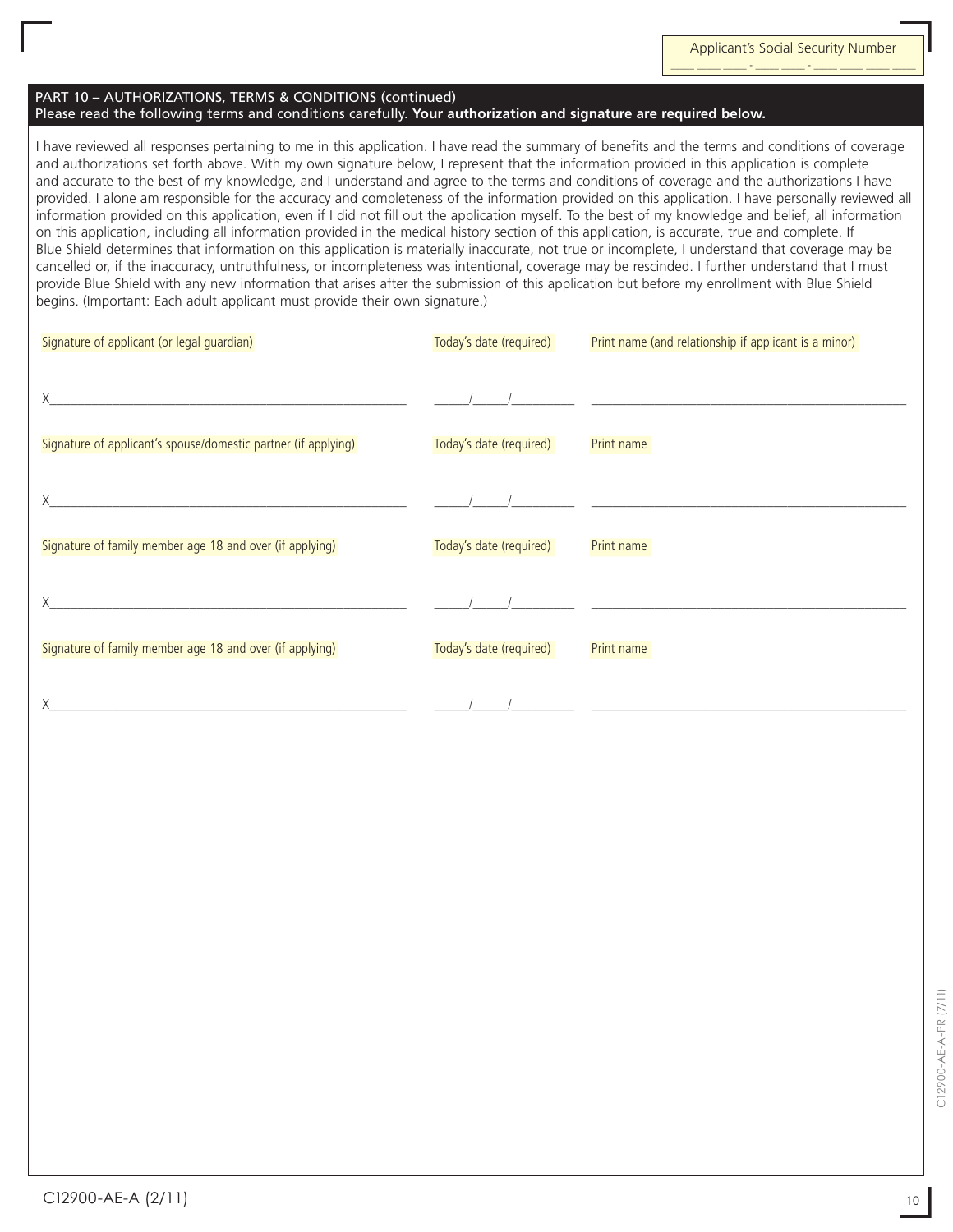Applicant's Social Security Number \_\_\_\_\_ \_\_\_\_\_ \_\_\_\_\_ - \_\_\_\_\_ \_\_\_\_\_ - \_\_\_\_\_ \_\_\_\_\_ \_\_\_\_\_ \_\_\_\_\_

#### PART 11 — Statement of Guaranteed Issue ELIGIBILITY IF APPLYING FOR A HIPAA Guaranteed-Issue PLAN

If you have a pre-existing condition and are concerned about obtaining health care coverage, Blue Shield offers an alternative that you may want to consider.

The federal Health Insurance Portability and Accountability Act (HIPAA) makes it easier for people covered under existing group health plans to maintain coverage regardless of pre-existing conditions when they change jobs or are unemployed for brief periods of time. Depending on your responses to the statements below, you may be eligible for guaranteed issue in accordance with HIPAA, and Blue Shield will automatically accept your application for one of its HIPAA guaranteed issue plans. Each person on the application must meet HIPAA eligibility requirements to qualify for a HIPAA guaranteed issue plan.

If you are applying for coverage on behalf of any dependents who are not eligible for a guaranteed issue plan, their coverage will be subject to medical underwriting, except for children who were enrolled under any prior creditable coverage within 30 days of the birth or placement for adoption. A dependent child who is 25 years of age or younger or a dependent spouse applying for HIPAA guaranteed issue must complete a separate Statement of Guaranteed Issue Eligibility (Blue Shield will accept copies of the Statement of Guaranteed Issue Eligibility). For additional applications or current HIPAA guaranteed issue rates, please contact your Blue Shield agent or call Blue Shield at **(800) 431-2809**.

Note: Children under the age of 19 are only eligible for a HIPAA guaranteed issue plan if applying as a dependent for family coverage because they are otherwise eligible for guaranteed issue coverage under CA state law.

### Statement of Guaranteed Issue Eligibility & Checklist IF APPLYING FOR A HIPAA Guaranteed-Issue PLAN

Please complete the following questionnaire if you are interested in a HIPAA Guaranteed Issue policy so that your eligibility for HIPAA Guaranteed Issue coverage may be verified.

| $\blacksquare$ Yes $\blacksquare$ No | of more than 63 days (excluding employer-imposed waiting periods).                                                       |                         | 1. I have had a total of at least 18 months of health care coverage (including COBRA or Cal-COBRA, if applicable) without a lapse in coverage                         |
|--------------------------------------|--------------------------------------------------------------------------------------------------------------------------|-------------------------|-----------------------------------------------------------------------------------------------------------------------------------------------------------------------|
| $\Box$ No<br>$\Box$ Yes              |                                                                                                                          |                         | 2. My most recent coverage was through an employer-sponsored health plan (COBRA and Cal-COBRA are considered employer-sponsored coverage).                            |
| $\Box$ No<br>$\Box$ Yes              |                                                                                                                          |                         | 3. I accepted and exhausted any available COBRA and/or Cal-COBRA coverage. (If COBRA/Cal-COBRA were not available, check "yes").                                      |
|                                      | COBRA/Cal-COBRA coverage dates ____/____/_________ through ____/____/___________                                         |                         |                                                                                                                                                                       |
|                                      |                                                                                                                          |                         |                                                                                                                                                                       |
|                                      |                                                                                                                          |                         |                                                                                                                                                                       |
|                                      |                                                                                                                          |                         |                                                                                                                                                                       |
|                                      | If your most recent coverage was employer-sponsored and you were not eligible for COBRA and/or Cal-COBRA                 |                         |                                                                                                                                                                       |
| $\Box$ Yes $\Box$ No                 | 4. I am currently eligible for coverage under a group or employer sponsored health plan, Medicare or Medicaid.           |                         |                                                                                                                                                                       |
| $\Box$ Yes $\Box$ No                 | 5. My most recent coverage terminated because of nonpayment of dues/premium or fraud.                                    |                         |                                                                                                                                                                       |
| a HIPAA guaranteed issue plan.       |                                                                                                                          |                         | If your answers to statements 1, 2 & 3 are "yes," and your answers to statements 4 & 5 are "no," please complete the remaining sections below to apply for            |
|                                      | HIPAA GUARANTEED ISSUE COVERAGE OPTIONS (PLEASE SELECT ONE)                                                              |                         |                                                                                                                                                                       |
|                                      | A. If you know that you will not qualify for coverage, or do not want to apply for an underwritten plan, check this box: |                         |                                                                                                                                                                       |
|                                      |                                                                                                                          |                         | □ Issue the HIPAA Guaranteed Issue Plan only. Since I have chosen this option, I understand that I will not be considered for an underwritten plan.                   |
|                                      | B. If you are applying for both HIPAA Guaranteed Issue and an underwritten plan, select one of the following:            |                         | □ HIPAA Guaranteed Issue coverage at the earliest effective date, so that I am covered during the underwriting process of the individual plan. (I understand that if  |
| Guaranteed Issue.)                   |                                                                                                                          |                         | my application for the underwritten plan is approved, I will automatically be transferred to the underwritten plan. If it is not approved, I will continue to receive |
|                                      |                                                                                                                          |                         | □ Issue the HIPAA Guaranteed Issue plan only if I am not approved for the underwritten plan. (I understand that I will not have any coverage until my application     |
|                                      | for the underwritten plan is processed and either approved or declined.)                                                 |                         |                                                                                                                                                                       |
|                                      |                                                                                                                          |                         |                                                                                                                                                                       |
|                                      | HIPAA GUARANTEED ISSUE PLAN OPTIONS (PLEASE SELECT ONE)                                                                  |                         |                                                                                                                                                                       |
| Access+ HMO package                  | Shield Savings 4000*                                                                                                     |                         |                                                                                                                                                                       |
| Shield Spectrum PPO 5500             | Shield Spectrum PPO 5000*                                                                                                |                         |                                                                                                                                                                       |
| Access+ Value HMO                    |                                                                                                                          |                         |                                                                                                                                                                       |
|                                      |                                                                                                                          |                         | By signing this statement I verify that I have read and understood the eligibility conditions listed above and that all of the information is true and correct.       |
|                                      | Signature of applicant or legal guardian                                                                                 | Today's date (required) | Print name                                                                                                                                                            |
|                                      | $X \sim 1$                                                                                                               |                         |                                                                                                                                                                       |
|                                      |                                                                                                                          |                         |                                                                                                                                                                       |

\* Underwritten by Blue Shield of California Life & Health Insurance Company.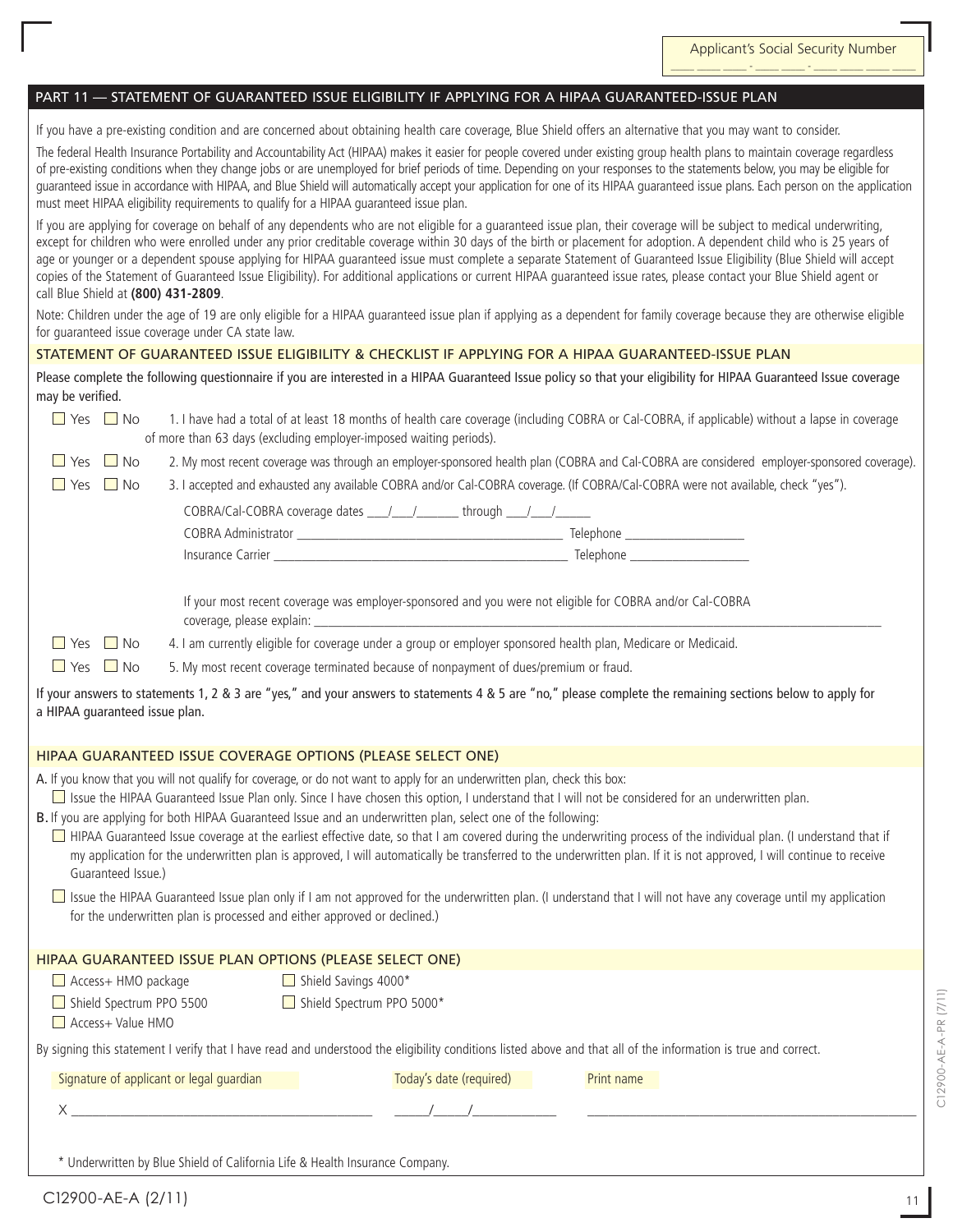|                                                                                                                                                                                                                                                                                                                                                                                                                                                                                                                                                                                                                                                                                                                             | PART 12 - PRODUCER INFORMATION - Must be completed by Producer.                                     |                                                                                                                                                                                                                                                              |               |  |
|-----------------------------------------------------------------------------------------------------------------------------------------------------------------------------------------------------------------------------------------------------------------------------------------------------------------------------------------------------------------------------------------------------------------------------------------------------------------------------------------------------------------------------------------------------------------------------------------------------------------------------------------------------------------------------------------------------------------------------|-----------------------------------------------------------------------------------------------------|--------------------------------------------------------------------------------------------------------------------------------------------------------------------------------------------------------------------------------------------------------------|---------------|--|
| 1. Did you complete this application? $\Box$ Yes $\Box$ No                                                                                                                                                                                                                                                                                                                                                                                                                                                                                                                                                                                                                                                                  |                                                                                                     |                                                                                                                                                                                                                                                              |               |  |
|                                                                                                                                                                                                                                                                                                                                                                                                                                                                                                                                                                                                                                                                                                                             | 2. If yes, did you ask each question in this application exactly as set forth? $\Box$ Yes $\Box$ No |                                                                                                                                                                                                                                                              |               |  |
|                                                                                                                                                                                                                                                                                                                                                                                                                                                                                                                                                                                                                                                                                                                             | 3. Are the answers recorded exactly as given to you? $\Box$ Yes $\Box$ No, attach explanation.      |                                                                                                                                                                                                                                                              |               |  |
| 4. Did you see the applicant? $\Box$ Yes $\Box$ No                                                                                                                                                                                                                                                                                                                                                                                                                                                                                                                                                                                                                                                                          |                                                                                                     |                                                                                                                                                                                                                                                              |               |  |
| 5. Are you aware of any information not disclosed in this application of health, which may have a bearing on this risk?<br>$\Box$ Yes, attach explanation<br>$\Box$ No                                                                                                                                                                                                                                                                                                                                                                                                                                                                                                                                                      |                                                                                                     |                                                                                                                                                                                                                                                              |               |  |
| 6. Review and select one of the following:                                                                                                                                                                                                                                                                                                                                                                                                                                                                                                                                                                                                                                                                                  |                                                                                                     |                                                                                                                                                                                                                                                              |               |  |
| $\Box$ I did not assist the applicant in any way in completing or submitting this application. All information was completed by the applicant with<br>no assistance or advice of any kind from me.                                                                                                                                                                                                                                                                                                                                                                                                                                                                                                                          |                                                                                                     |                                                                                                                                                                                                                                                              |               |  |
| □ I assisted the applicant in submitting this application. All information in the health questionnaire was provided by them. I advised the<br>applicant that they should answer all questions completely and truthfully and that no information requested on the application should be<br>withheld. I explained that, if information is withheld, that could result in their coverage being cancelled later. The applicant indicated to me<br>that they understood these instructions and warnings. To the best of my knowledge, the information on the application is complete and<br>accurate. I understand that, if any portion of this statement by me is false, I may be subject to civil penalties of up to \$10,000. |                                                                                                     |                                                                                                                                                                                                                                                              |               |  |
| 7. Do you want the service agreement/policy sent directly to the subscriber? $\Box$ Yes $\Box$ No                                                                                                                                                                                                                                                                                                                                                                                                                                                                                                                                                                                                                           |                                                                                                     |                                                                                                                                                                                                                                                              |               |  |
| Producer number:                                                                                                                                                                                                                                                                                                                                                                                                                                                                                                                                                                                                                                                                                                            |                                                                                                     | Telephone number:                                                                                                                                                                                                                                            | Fax number:   |  |
|                                                                                                                                                                                                                                                                                                                                                                                                                                                                                                                                                                                                                                                                                                                             |                                                                                                     |                                                                                                                                                                                                                                                              |               |  |
|                                                                                                                                                                                                                                                                                                                                                                                                                                                                                                                                                                                                                                                                                                                             |                                                                                                     | $\Box$ Update                                                                                                                                                                                                                                                | $\Box$ Update |  |
| Producer name:                                                                                                                                                                                                                                                                                                                                                                                                                                                                                                                                                                                                                                                                                                              |                                                                                                     |                                                                                                                                                                                                                                                              |               |  |
| Email Address:                                                                                                                                                                                                                                                                                                                                                                                                                                                                                                                                                                                                                                                                                                              |                                                                                                     |                                                                                                                                                                                                                                                              | $\Box$ Update |  |
|                                                                                                                                                                                                                                                                                                                                                                                                                                                                                                                                                                                                                                                                                                                             |                                                                                                     |                                                                                                                                                                                                                                                              |               |  |
| Producer address:<br>$\Box$ Update                                                                                                                                                                                                                                                                                                                                                                                                                                                                                                                                                                                                                                                                                          |                                                                                                     |                                                                                                                                                                                                                                                              |               |  |
|                                                                                                                                                                                                                                                                                                                                                                                                                                                                                                                                                                                                                                                                                                                             |                                                                                                     |                                                                                                                                                                                                                                                              |               |  |
| City                                                                                                                                                                                                                                                                                                                                                                                                                                                                                                                                                                                                                                                                                                                        |                                                                                                     | State                                                                                                                                                                                                                                                        | ZIP Code      |  |
| Super producer name:                                                                                                                                                                                                                                                                                                                                                                                                                                                                                                                                                                                                                                                                                                        |                                                                                                     | Super producer number                                                                                                                                                                                                                                        |               |  |
|                                                                                                                                                                                                                                                                                                                                                                                                                                                                                                                                                                                                                                                                                                                             |                                                                                                     |                                                                                                                                                                                                                                                              |               |  |
| Today's date (required)                                                                                                                                                                                                                                                                                                                                                                                                                                                                                                                                                                                                                                                                                                     | Producer signature (required)                                                                       |                                                                                                                                                                                                                                                              | Print name    |  |
|                                                                                                                                                                                                                                                                                                                                                                                                                                                                                                                                                                                                                                                                                                                             |                                                                                                     | the control of the control of the control of the control of the control of                                                                                                                                                                                   |               |  |
|                                                                                                                                                                                                                                                                                                                                                                                                                                                                                                                                                                                                                                                                                                                             |                                                                                                     | NOTICE: Please ensure each part of the application is complete. In the event of missing or incomplete information Blue Shield<br>may contact your applicant directly to obtain complete information. IFP Applications can be faxed toll-free 24 hours a day, |               |  |

7 days a week, to **(888) 386-3420**.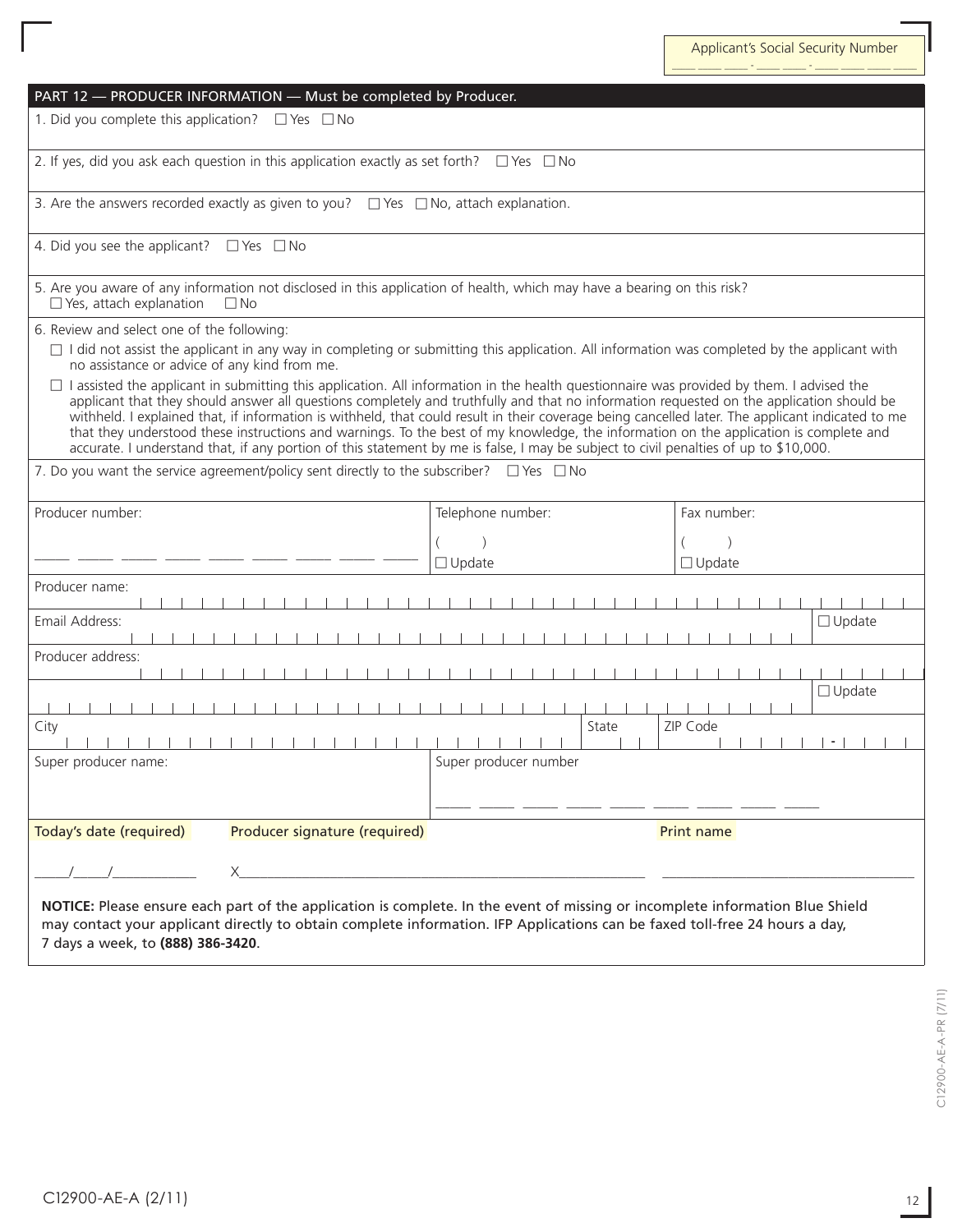## Application Checklist

Before you send in your application for processing, we suggest you go through this checklist. Make sure each box is checked off so that your application is processed as quickly as possible.

Make sure you and each applying family member have:

- $\Box$  Answered every question, even if you are not sure it applies to you.
- $\Box$  Printed clearly in blue or black ink.
- $\Box$  Selected a Personal Physician only if you are applying for Access+ HMO or Access+ Value HMO; selected a Dental provider only if you are applying for Dental HMO.
- $\Box$  Indicated your payment option in Part 1 of the application. If you chose credit card payments or Easy\$Pay, you must complete the authorization form on the reverse side of this page and send it in when you submit your application to Blue Shield.
- $\Box$  Stapled a personal check or money order to your application in an amount equal to the dues/premiums for the first month of coverage.
- $\Box$  Signed Part 9 and 10 of the application. Signatures by all applicants (age 18 and over) are required.
- $\Box$  Returned the application within 30 days of your date and signature.

## General Information

You are eligible for any Individual & Family Health Plan if you: are a California resident, are ineligible for Medicare, and are not age 65 or over.

If your application is approved, you may be eligible to receive Access+ HMO or Access+ Value HMO benefits on the first of the month following Blue Shield's approval date, and on any day of the month, except for the 29th, 30th or 31st of the month following Blue Shield's approval date for any IFP PPO Plan.

Your spouse or Domestic Partner (under age 65) and dependent children under age 26, are eligible to apply for dependent coverage. Call Blue Shield at (800) 351-2465 or talk to your agent to find out which option is best for you.

Process to Authorize Blue Shield to Release Personal Information to Others: If you would like to authorize your spouse, domestic partner or a third party to access your personal health information, please complete the form titled *Authorization* 

*for Blue Shield to Disclose Personal & Health Information to a Third Party*. To obtain this form go to blueshieldca.com or call (800) 431-2809.

## Billing Information

- Using the rate book provided to you, calculate your rates or talk to your agent to get estimated rates. You may receive rates higher than your agent quoted you based on Underwriting determination.
- First month's dues/premium are required at the time of application submission. For the first month's dues/premium staple a personal check or money order to your application in an amount equal to the



dues/premiums for for one month, payable to Blue Shield. If paying first month's dues/ premium by credit card please fill out the required information on Page 14.

### **Payment Options**

Subsequent dues/premiums must be paid in advance. Blue Shield offers four payment methods. Please select a billing option below:

- 1. Easy\$Pay Monthly Payment monthly payments are handled automatically, via electronic transfer from your checking or savings account.
- 2. Credit Card Payment monthly/ quarterly (select frequency on following page) payments are handled automatically, via electronic charging to your credit card.
- 3. Monthly (30 days) direct billing
- 4. Quarterly (90 days) direct billing

### **Easy\$Pay and Credit Card Payment Options**

#### To sign up for Automatic Payments:

Complete the authorization form on the next page and return it with your application. If you have selected Easy\$Pay as your payment option please staple a deposit slip or blank check marked "VOID" to your authorization form in addition to your initial dues/ premiums check. If you prefer not to attach a voided check or deposit slip, you must provide the routing/transit number of your financial institution.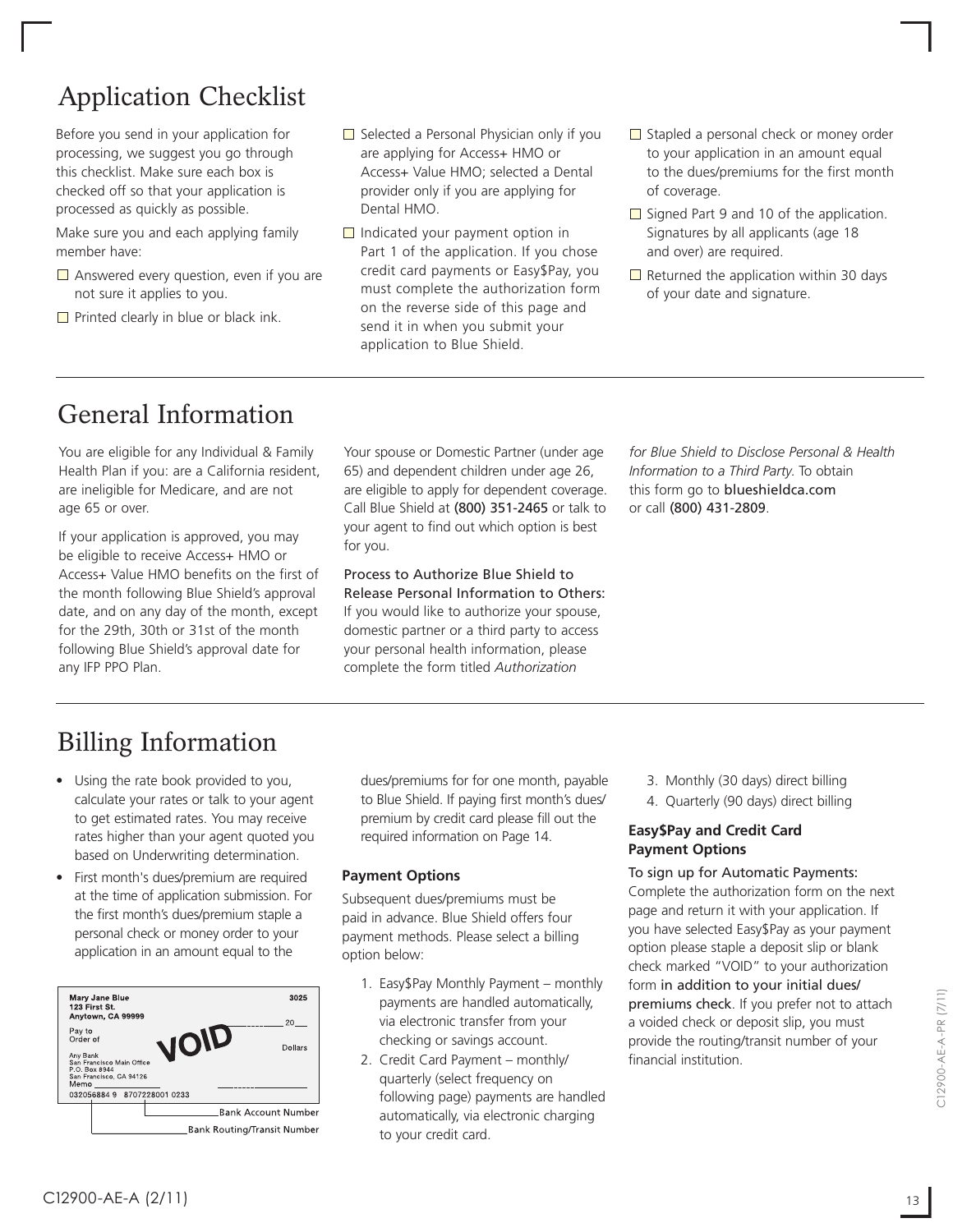### If paying first month's dues/premium by credit card please fill out the required information below. Automatic Payment Authorization Form

| I AM: $\Box$ A new Automatic Payment applicant                                                                                                                                                                                                                                                                                                                                                                                                                                                                                                                                                                                                                                                                                                                                                                                                                                                                                                                                                                                                                                                                                                                                                                                                                                                                                                                                                                                                                                                                                                                                                                                                                                                                                                                                                                                                                                                                                                                                                                                                                                                                                                                                                                                                                                                                                                                                                                                                                                                                                                                                                                                                                                                                                                                                                                                                                                                                                                                                                                                                                                                                                                                                                                                                                                                                                   |                                                                                         | $\Box$ A current Automatic Payment user reporting a change (requires 30-day notice) |                                    |
|----------------------------------------------------------------------------------------------------------------------------------------------------------------------------------------------------------------------------------------------------------------------------------------------------------------------------------------------------------------------------------------------------------------------------------------------------------------------------------------------------------------------------------------------------------------------------------------------------------------------------------------------------------------------------------------------------------------------------------------------------------------------------------------------------------------------------------------------------------------------------------------------------------------------------------------------------------------------------------------------------------------------------------------------------------------------------------------------------------------------------------------------------------------------------------------------------------------------------------------------------------------------------------------------------------------------------------------------------------------------------------------------------------------------------------------------------------------------------------------------------------------------------------------------------------------------------------------------------------------------------------------------------------------------------------------------------------------------------------------------------------------------------------------------------------------------------------------------------------------------------------------------------------------------------------------------------------------------------------------------------------------------------------------------------------------------------------------------------------------------------------------------------------------------------------------------------------------------------------------------------------------------------------------------------------------------------------------------------------------------------------------------------------------------------------------------------------------------------------------------------------------------------------------------------------------------------------------------------------------------------------------------------------------------------------------------------------------------------------------------------------------------------------------------------------------------------------------------------------------------------------------------------------------------------------------------------------------------------------------------------------------------------------------------------------------------------------------------------------------------------------------------------------------------------------------------------------------------------------------------------------------------------------------------------------------------------------|-----------------------------------------------------------------------------------------|-------------------------------------------------------------------------------------|------------------------------------|
| <b>METHOD OF AUTOMATIC PAYMENT:</b>                                                                                                                                                                                                                                                                                                                                                                                                                                                                                                                                                                                                                                                                                                                                                                                                                                                                                                                                                                                                                                                                                                                                                                                                                                                                                                                                                                                                                                                                                                                                                                                                                                                                                                                                                                                                                                                                                                                                                                                                                                                                                                                                                                                                                                                                                                                                                                                                                                                                                                                                                                                                                                                                                                                                                                                                                                                                                                                                                                                                                                                                                                                                                                                                                                                                                              | Easy \$Pay (complete Parts A and C only):<br>Credit Card* (complete Parts B and C only) | Checking Account                                                                    | (circle one)<br>Savings Account    |
| PART A (Complete for checking/savings account debits only.)                                                                                                                                                                                                                                                                                                                                                                                                                                                                                                                                                                                                                                                                                                                                                                                                                                                                                                                                                                                                                                                                                                                                                                                                                                                                                                                                                                                                                                                                                                                                                                                                                                                                                                                                                                                                                                                                                                                                                                                                                                                                                                                                                                                                                                                                                                                                                                                                                                                                                                                                                                                                                                                                                                                                                                                                                                                                                                                                                                                                                                                                                                                                                                                                                                                                      |                                                                                         |                                                                                     |                                    |
| Payment Date (choose one): HMO and Dental HMO applicants must use 1st of month. □ 1st of month, or □ 15th of month                                                                                                                                                                                                                                                                                                                                                                                                                                                                                                                                                                                                                                                                                                                                                                                                                                                                                                                                                                                                                                                                                                                                                                                                                                                                                                                                                                                                                                                                                                                                                                                                                                                                                                                                                                                                                                                                                                                                                                                                                                                                                                                                                                                                                                                                                                                                                                                                                                                                                                                                                                                                                                                                                                                                                                                                                                                                                                                                                                                                                                                                                                                                                                                                               |                                                                                         |                                                                                     |                                    |
| Bank routing/transfer number                                                                                                                                                                                                                                                                                                                                                                                                                                                                                                                                                                                                                                                                                                                                                                                                                                                                                                                                                                                                                                                                                                                                                                                                                                                                                                                                                                                                                                                                                                                                                                                                                                                                                                                                                                                                                                                                                                                                                                                                                                                                                                                                                                                                                                                                                                                                                                                                                                                                                                                                                                                                                                                                                                                                                                                                                                                                                                                                                                                                                                                                                                                                                                                                                                                                                                     |                                                                                         | Bank account number                                                                 |                                    |
| Name of Financial Institution                                                                                                                                                                                                                                                                                                                                                                                                                                                                                                                                                                                                                                                                                                                                                                                                                                                                                                                                                                                                                                                                                                                                                                                                                                                                                                                                                                                                                                                                                                                                                                                                                                                                                                                                                                                                                                                                                                                                                                                                                                                                                                                                                                                                                                                                                                                                                                                                                                                                                                                                                                                                                                                                                                                                                                                                                                                                                                                                                                                                                                                                                                                                                                                                                                                                                                    |                                                                                         |                                                                                     |                                    |
| Name(s) on Bank account                                                                                                                                                                                                                                                                                                                                                                                                                                                                                                                                                                                                                                                                                                                                                                                                                                                                                                                                                                                                                                                                                                                                                                                                                                                                                                                                                                                                                                                                                                                                                                                                                                                                                                                                                                                                                                                                                                                                                                                                                                                                                                                                                                                                                                                                                                                                                                                                                                                                                                                                                                                                                                                                                                                                                                                                                                                                                                                                                                                                                                                                                                                                                                                                                                                                                                          |                                                                                         |                                                                                     |                                    |
| <b>Branch Address</b>                                                                                                                                                                                                                                                                                                                                                                                                                                                                                                                                                                                                                                                                                                                                                                                                                                                                                                                                                                                                                                                                                                                                                                                                                                                                                                                                                                                                                                                                                                                                                                                                                                                                                                                                                                                                                                                                                                                                                                                                                                                                                                                                                                                                                                                                                                                                                                                                                                                                                                                                                                                                                                                                                                                                                                                                                                                                                                                                                                                                                                                                                                                                                                                                                                                                                                            |                                                                                         |                                                                                     |                                    |
| City                                                                                                                                                                                                                                                                                                                                                                                                                                                                                                                                                                                                                                                                                                                                                                                                                                                                                                                                                                                                                                                                                                                                                                                                                                                                                                                                                                                                                                                                                                                                                                                                                                                                                                                                                                                                                                                                                                                                                                                                                                                                                                                                                                                                                                                                                                                                                                                                                                                                                                                                                                                                                                                                                                                                                                                                                                                                                                                                                                                                                                                                                                                                                                                                                                                                                                                             |                                                                                         | State                                                                               | ZIP Code                           |
| Branch Telephone Number                                                                                                                                                                                                                                                                                                                                                                                                                                                                                                                                                                                                                                                                                                                                                                                                                                                                                                                                                                                                                                                                                                                                                                                                                                                                                                                                                                                                                                                                                                                                                                                                                                                                                                                                                                                                                                                                                                                                                                                                                                                                                                                                                                                                                                                                                                                                                                                                                                                                                                                                                                                                                                                                                                                                                                                                                                                                                                                                                                                                                                                                                                                                                                                                                                                                                                          |                                                                                         |                                                                                     |                                    |
| <b>PART B</b> (Complete for credit card charges only. Visa or MasterCard only.) $\Box$ Payment for first month's dues/premium only                                                                                                                                                                                                                                                                                                                                                                                                                                                                                                                                                                                                                                                                                                                                                                                                                                                                                                                                                                                                                                                                                                                                                                                                                                                                                                                                                                                                                                                                                                                                                                                                                                                                                                                                                                                                                                                                                                                                                                                                                                                                                                                                                                                                                                                                                                                                                                                                                                                                                                                                                                                                                                                                                                                                                                                                                                                                                                                                                                                                                                                                                                                                                                                               |                                                                                         |                                                                                     |                                    |
| Payment Date (choose one): □ Monthly □ Quarterly                                                                                                                                                                                                                                                                                                                                                                                                                                                                                                                                                                                                                                                                                                                                                                                                                                                                                                                                                                                                                                                                                                                                                                                                                                                                                                                                                                                                                                                                                                                                                                                                                                                                                                                                                                                                                                                                                                                                                                                                                                                                                                                                                                                                                                                                                                                                                                                                                                                                                                                                                                                                                                                                                                                                                                                                                                                                                                                                                                                                                                                                                                                                                                                                                                                                                 |                                                                                         |                                                                                     |                                    |
| Credit card number                                                                                                                                                                                                                                                                                                                                                                                                                                                                                                                                                                                                                                                                                                                                                                                                                                                                                                                                                                                                                                                                                                                                                                                                                                                                                                                                                                                                                                                                                                                                                                                                                                                                                                                                                                                                                                                                                                                                                                                                                                                                                                                                                                                                                                                                                                                                                                                                                                                                                                                                                                                                                                                                                                                                                                                                                                                                                                                                                                                                                                                                                                                                                                                                                                                                                                               |                                                                                         | Card Type: □ Visa<br><b>MasterCard</b>                                              | Expiration Date (MM/YYYY)          |
| Cardholder First Name                                                                                                                                                                                                                                                                                                                                                                                                                                                                                                                                                                                                                                                                                                                                                                                                                                                                                                                                                                                                                                                                                                                                                                                                                                                                                                                                                                                                                                                                                                                                                                                                                                                                                                                                                                                                                                                                                                                                                                                                                                                                                                                                                                                                                                                                                                                                                                                                                                                                                                                                                                                                                                                                                                                                                                                                                                                                                                                                                                                                                                                                                                                                                                                                                                                                                                            |                                                                                         |                                                                                     | MI                                 |
| Last Name                                                                                                                                                                                                                                                                                                                                                                                                                                                                                                                                                                                                                                                                                                                                                                                                                                                                                                                                                                                                                                                                                                                                                                                                                                                                                                                                                                                                                                                                                                                                                                                                                                                                                                                                                                                                                                                                                                                                                                                                                                                                                                                                                                                                                                                                                                                                                                                                                                                                                                                                                                                                                                                                                                                                                                                                                                                                                                                                                                                                                                                                                                                                                                                                                                                                                                                        |                                                                                         |                                                                                     |                                    |
| Cardholder Billing Address                                                                                                                                                                                                                                                                                                                                                                                                                                                                                                                                                                                                                                                                                                                                                                                                                                                                                                                                                                                                                                                                                                                                                                                                                                                                                                                                                                                                                                                                                                                                                                                                                                                                                                                                                                                                                                                                                                                                                                                                                                                                                                                                                                                                                                                                                                                                                                                                                                                                                                                                                                                                                                                                                                                                                                                                                                                                                                                                                                                                                                                                                                                                                                                                                                                                                                       |                                                                                         |                                                                                     |                                    |
| City                                                                                                                                                                                                                                                                                                                                                                                                                                                                                                                                                                                                                                                                                                                                                                                                                                                                                                                                                                                                                                                                                                                                                                                                                                                                                                                                                                                                                                                                                                                                                                                                                                                                                                                                                                                                                                                                                                                                                                                                                                                                                                                                                                                                                                                                                                                                                                                                                                                                                                                                                                                                                                                                                                                                                                                                                                                                                                                                                                                                                                                                                                                                                                                                                                                                                                                             |                                                                                         | State                                                                               | ZIP Code                           |
| PART C (All Automatic Payment applicants must complete.)                                                                                                                                                                                                                                                                                                                                                                                                                                                                                                                                                                                                                                                                                                                                                                                                                                                                                                                                                                                                                                                                                                                                                                                                                                                                                                                                                                                                                                                                                                                                                                                                                                                                                                                                                                                                                                                                                                                                                                                                                                                                                                                                                                                                                                                                                                                                                                                                                                                                                                                                                                                                                                                                                                                                                                                                                                                                                                                                                                                                                                                                                                                                                                                                                                                                         |                                                                                         |                                                                                     |                                    |
| Name of applicant                                                                                                                                                                                                                                                                                                                                                                                                                                                                                                                                                                                                                                                                                                                                                                                                                                                                                                                                                                                                                                                                                                                                                                                                                                                                                                                                                                                                                                                                                                                                                                                                                                                                                                                                                                                                                                                                                                                                                                                                                                                                                                                                                                                                                                                                                                                                                                                                                                                                                                                                                                                                                                                                                                                                                                                                                                                                                                                                                                                                                                                                                                                                                                                                                                                                                                                |                                                                                         |                                                                                     | Applicant's daytime phone number ( |
| Mailing Address Street                                                                                                                                                                                                                                                                                                                                                                                                                                                                                                                                                                                                                                                                                                                                                                                                                                                                                                                                                                                                                                                                                                                                                                                                                                                                                                                                                                                                                                                                                                                                                                                                                                                                                                                                                                                                                                                                                                                                                                                                                                                                                                                                                                                                                                                                                                                                                                                                                                                                                                                                                                                                                                                                                                                                                                                                                                                                                                                                                                                                                                                                                                                                                                                                                                                                                                           |                                                                                         |                                                                                     |                                    |
| City                                                                                                                                                                                                                                                                                                                                                                                                                                                                                                                                                                                                                                                                                                                                                                                                                                                                                                                                                                                                                                                                                                                                                                                                                                                                                                                                                                                                                                                                                                                                                                                                                                                                                                                                                                                                                                                                                                                                                                                                                                                                                                                                                                                                                                                                                                                                                                                                                                                                                                                                                                                                                                                                                                                                                                                                                                                                                                                                                                                                                                                                                                                                                                                                                                                                                                                             |                                                                                         | State                                                                               | ZIP Code                           |
|                                                                                                                                                                                                                                                                                                                                                                                                                                                                                                                                                                                                                                                                                                                                                                                                                                                                                                                                                                                                                                                                                                                                                                                                                                                                                                                                                                                                                                                                                                                                                                                                                                                                                                                                                                                                                                                                                                                                                                                                                                                                                                                                                                                                                                                                                                                                                                                                                                                                                                                                                                                                                                                                                                                                                                                                                                                                                                                                                                                                                                                                                                                                                                                                                                                                                                                                  |                                                                                         |                                                                                     |                                    |
| <b>Social Security Number</b>                                                                                                                                                                                                                                                                                                                                                                                                                                                                                                                                                                                                                                                                                                                                                                                                                                                                                                                                                                                                                                                                                                                                                                                                                                                                                                                                                                                                                                                                                                                                                                                                                                                                                                                                                                                                                                                                                                                                                                                                                                                                                                                                                                                                                                                                                                                                                                                                                                                                                                                                                                                                                                                                                                                                                                                                                                                                                                                                                                                                                                                                                                                                                                                                                                                                                                    |                                                                                         | Spouse/Domestic Partner Social Security Number                                      |                                    |
|                                                                                                                                                                                                                                                                                                                                                                                                                                                                                                                                                                                                                                                                                                                                                                                                                                                                                                                                                                                                                                                                                                                                                                                                                                                                                                                                                                                                                                                                                                                                                                                                                                                                                                                                                                                                                                                                                                                                                                                                                                                                                                                                                                                                                                                                                                                                                                                                                                                                                                                                                                                                                                                                                                                                                                                                                                                                                                                                                                                                                                                                                                                                                                                                                                                                                                                                  |                                                                                         |                                                                                     |                                    |
| <b>Dependent Social Security Number</b><br><b>Authorization and Signature(s)</b>                                                                                                                                                                                                                                                                                                                                                                                                                                                                                                                                                                                                                                                                                                                                                                                                                                                                                                                                                                                                                                                                                                                                                                                                                                                                                                                                                                                                                                                                                                                                                                                                                                                                                                                                                                                                                                                                                                                                                                                                                                                                                                                                                                                                                                                                                                                                                                                                                                                                                                                                                                                                                                                                                                                                                                                                                                                                                                                                                                                                                                                                                                                                                                                                                                                 |                                                                                         | Dependent Social Security Number                                                    |                                    |
| Automatic Payment by debit from checking/savings account:<br>I authorize my plan, Blue Shield of California or Blue Shield of California Life & Health Insurance Company ("Blue Shield"), to initiate debits (and/or make corrections to previous debits, as necessary) to the bank account<br>the payment date (or within 1 to 2 days before or after the payment date) and with the frequency set forth above for the purpose of payment of the monthly dues/premium owed for myself and any family members covered by Blue<br>authorize my financial institution to reduce the balance of my account by the amount of such debits (and/or corrections to previous debits). I will maintain sufficient collected funds in my account for the full amount of e<br>debit transaction ever fails (e.q., no funds are available), Blue Shield will mail a bill to me at my address on record and I will be responsible for making my payment by check or money order, along with a return item serv<br><b>Automatic Payment by credit card:</b><br>I authorize my plan, Blue Shield of California or Blue Shield of California Life & Health Insurance Company ("Blue Shield"), to charge (and/or apply credits, if correcting errors to previous charges) the credit card identi<br>date (or within 1 to 2 days before or after the payment date) and with the frequency set forth above for the purpose of payment of the monthly dues/premium owed for myself and any family members covered by Blue Shield. If<br>transaction ever fails (e.g., over limit, expired), Blue Shield will mail a bill to me to my address on record and I will be responsible for making my payment by check or money order.<br>Additional information if paying first month's dues/premium only by credit card:<br>If only the first month's dues/premium box is checked, this authorization is only valid to charge the first month's dues/premium owed to Blue Shield. I understand my credit card will be charged for the estimated first mont<br>upon receipt of my application; however, this payment does not constitute approval of my application, and if my application is accepted, a different rate may apply. If I am accepted at a different rate, the difference in d<br>to the original effective date of coverage. Blue Shield will not automatically charge the difference in rate owed to the credit card without a separate authorization from the applicant.<br>Notice to change/cancel required:<br>I will continue to be debited/charged the amount of dues/premium owed until I cancel this Automatic Payment authorization upon at least 10 calendar days notice before a debit/charge is to occur. To cancel this automatic pa<br>there are changes to my account being debited/charged, I must contact Customer Service at (800) 431-2809. Blue Shield may cancel this authorization at any time upon notice to me.<br>By signing below, I agree to the terms and conditions of this authorization form (if the bank account is a joint account, all accountholders must sign) and I acknowledge that I have received a copy of this form. I acknowle<br>transactions must comply with the provisions of U.S. law. I will make payments by check or money order until my automatic payment service has been activated. |                                                                                         |                                                                                     |                                    |
| Signature                                                                                                                                                                                                                                                                                                                                                                                                                                                                                                                                                                                                                                                                                                                                                                                                                                                                                                                                                                                                                                                                                                                                                                                                                                                                                                                                                                                                                                                                                                                                                                                                                                                                                                                                                                                                                                                                                                                                                                                                                                                                                                                                                                                                                                                                                                                                                                                                                                                                                                                                                                                                                                                                                                                                                                                                                                                                                                                                                                                                                                                                                                                                                                                                                                                                                                                        | Date                                                                                    | Signature                                                                           | Date                               |

Print name and Relationship Relationship Print name **Relationship** Print name Relationship Relationship Relationship

C12900-AE-A-PR (7/11)

C12900-AE-A-PR (7/11)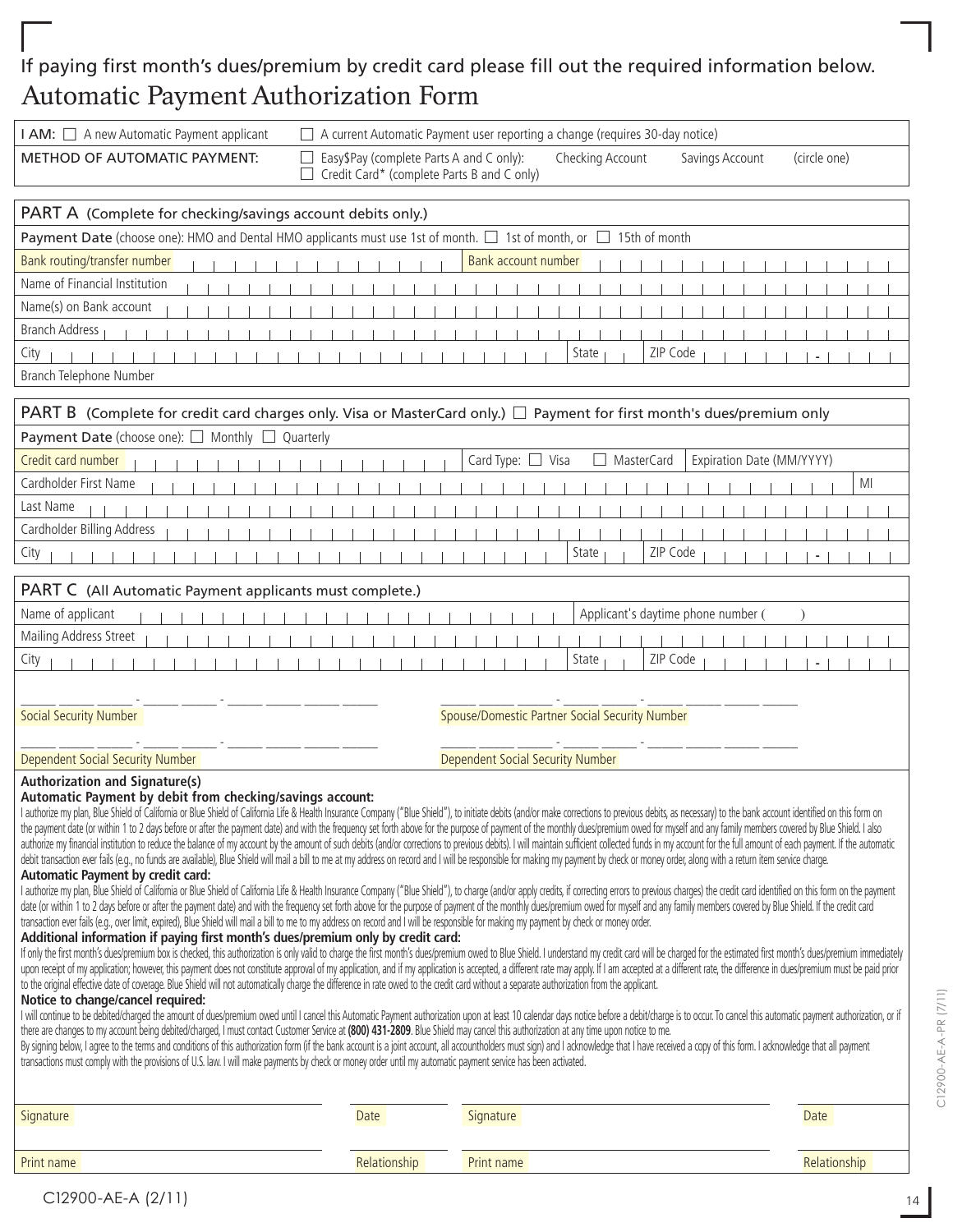## If paying first month's dues/premium by credit card please fill out the required information below. Automatic payment authorization form: KEEP THIS COPY FOR YOUR RECORDS

| I AM: A new Automatic Payment applicant                                                                                                                                                                                                                                                                                                                                                                                                                                                                                                                                                                                                                                                                                                                                                                                                                                                                                                                                                                                                                                                                                                                                                                                                                                                                                                                                                                                                                                                                                                                                                                                                                                                                                                                                                                                                                                                                                                                                                                                                                                                                                                                                                                                                                                                                                                                                                                                                                                                                                                                                                                                                                                                                                                                                                                                                                                                                                                                                                                                                                                                                                                                                                                                                                                                                                                                            |                                                                                        | A current Automatic Payment user reporting a change (requires 30-day notice) |                                    |
|--------------------------------------------------------------------------------------------------------------------------------------------------------------------------------------------------------------------------------------------------------------------------------------------------------------------------------------------------------------------------------------------------------------------------------------------------------------------------------------------------------------------------------------------------------------------------------------------------------------------------------------------------------------------------------------------------------------------------------------------------------------------------------------------------------------------------------------------------------------------------------------------------------------------------------------------------------------------------------------------------------------------------------------------------------------------------------------------------------------------------------------------------------------------------------------------------------------------------------------------------------------------------------------------------------------------------------------------------------------------------------------------------------------------------------------------------------------------------------------------------------------------------------------------------------------------------------------------------------------------------------------------------------------------------------------------------------------------------------------------------------------------------------------------------------------------------------------------------------------------------------------------------------------------------------------------------------------------------------------------------------------------------------------------------------------------------------------------------------------------------------------------------------------------------------------------------------------------------------------------------------------------------------------------------------------------------------------------------------------------------------------------------------------------------------------------------------------------------------------------------------------------------------------------------------------------------------------------------------------------------------------------------------------------------------------------------------------------------------------------------------------------------------------------------------------------------------------------------------------------------------------------------------------------------------------------------------------------------------------------------------------------------------------------------------------------------------------------------------------------------------------------------------------------------------------------------------------------------------------------------------------------------------------------------------------------------------------------------------------------|----------------------------------------------------------------------------------------|------------------------------------------------------------------------------|------------------------------------|
| METHOD OF AUTOMATIC PAYMENT:                                                                                                                                                                                                                                                                                                                                                                                                                                                                                                                                                                                                                                                                                                                                                                                                                                                                                                                                                                                                                                                                                                                                                                                                                                                                                                                                                                                                                                                                                                                                                                                                                                                                                                                                                                                                                                                                                                                                                                                                                                                                                                                                                                                                                                                                                                                                                                                                                                                                                                                                                                                                                                                                                                                                                                                                                                                                                                                                                                                                                                                                                                                                                                                                                                                                                                                                       | Easy\$Pay (complete Parts A and C only):<br>Credit Card* (complete Parts B and C only) | Checking Account                                                             | Savings Account<br>(circle one)    |
| PART A (Complete for checking/savings account debits only.)                                                                                                                                                                                                                                                                                                                                                                                                                                                                                                                                                                                                                                                                                                                                                                                                                                                                                                                                                                                                                                                                                                                                                                                                                                                                                                                                                                                                                                                                                                                                                                                                                                                                                                                                                                                                                                                                                                                                                                                                                                                                                                                                                                                                                                                                                                                                                                                                                                                                                                                                                                                                                                                                                                                                                                                                                                                                                                                                                                                                                                                                                                                                                                                                                                                                                                        |                                                                                        |                                                                              |                                    |
| Payment Date (choose one): HMO and Dental HMO applicants must use 1st of month. $\Box$ 1st of month, or $\Box$                                                                                                                                                                                                                                                                                                                                                                                                                                                                                                                                                                                                                                                                                                                                                                                                                                                                                                                                                                                                                                                                                                                                                                                                                                                                                                                                                                                                                                                                                                                                                                                                                                                                                                                                                                                                                                                                                                                                                                                                                                                                                                                                                                                                                                                                                                                                                                                                                                                                                                                                                                                                                                                                                                                                                                                                                                                                                                                                                                                                                                                                                                                                                                                                                                                     |                                                                                        | 15th of month                                                                |                                    |
| Bank routing/transfer number                                                                                                                                                                                                                                                                                                                                                                                                                                                                                                                                                                                                                                                                                                                                                                                                                                                                                                                                                                                                                                                                                                                                                                                                                                                                                                                                                                                                                                                                                                                                                                                                                                                                                                                                                                                                                                                                                                                                                                                                                                                                                                                                                                                                                                                                                                                                                                                                                                                                                                                                                                                                                                                                                                                                                                                                                                                                                                                                                                                                                                                                                                                                                                                                                                                                                                                                       |                                                                                        | Bank account number                                                          |                                    |
| Name of Financial Institution                                                                                                                                                                                                                                                                                                                                                                                                                                                                                                                                                                                                                                                                                                                                                                                                                                                                                                                                                                                                                                                                                                                                                                                                                                                                                                                                                                                                                                                                                                                                                                                                                                                                                                                                                                                                                                                                                                                                                                                                                                                                                                                                                                                                                                                                                                                                                                                                                                                                                                                                                                                                                                                                                                                                                                                                                                                                                                                                                                                                                                                                                                                                                                                                                                                                                                                                      |                                                                                        |                                                                              |                                    |
| Name(s) on Bank account                                                                                                                                                                                                                                                                                                                                                                                                                                                                                                                                                                                                                                                                                                                                                                                                                                                                                                                                                                                                                                                                                                                                                                                                                                                                                                                                                                                                                                                                                                                                                                                                                                                                                                                                                                                                                                                                                                                                                                                                                                                                                                                                                                                                                                                                                                                                                                                                                                                                                                                                                                                                                                                                                                                                                                                                                                                                                                                                                                                                                                                                                                                                                                                                                                                                                                                                            |                                                                                        |                                                                              |                                    |
| <b>Branch Address</b>                                                                                                                                                                                                                                                                                                                                                                                                                                                                                                                                                                                                                                                                                                                                                                                                                                                                                                                                                                                                                                                                                                                                                                                                                                                                                                                                                                                                                                                                                                                                                                                                                                                                                                                                                                                                                                                                                                                                                                                                                                                                                                                                                                                                                                                                                                                                                                                                                                                                                                                                                                                                                                                                                                                                                                                                                                                                                                                                                                                                                                                                                                                                                                                                                                                                                                                                              |                                                                                        |                                                                              |                                    |
| City                                                                                                                                                                                                                                                                                                                                                                                                                                                                                                                                                                                                                                                                                                                                                                                                                                                                                                                                                                                                                                                                                                                                                                                                                                                                                                                                                                                                                                                                                                                                                                                                                                                                                                                                                                                                                                                                                                                                                                                                                                                                                                                                                                                                                                                                                                                                                                                                                                                                                                                                                                                                                                                                                                                                                                                                                                                                                                                                                                                                                                                                                                                                                                                                                                                                                                                                                               |                                                                                        | State                                                                        | ZIP Code                           |
| Branch Telephone Number                                                                                                                                                                                                                                                                                                                                                                                                                                                                                                                                                                                                                                                                                                                                                                                                                                                                                                                                                                                                                                                                                                                                                                                                                                                                                                                                                                                                                                                                                                                                                                                                                                                                                                                                                                                                                                                                                                                                                                                                                                                                                                                                                                                                                                                                                                                                                                                                                                                                                                                                                                                                                                                                                                                                                                                                                                                                                                                                                                                                                                                                                                                                                                                                                                                                                                                                            |                                                                                        |                                                                              |                                    |
| PART B (Complete for credit card charges only. Visa or MasterCard only.) $\Box$ Payment for first month's dues/premium only                                                                                                                                                                                                                                                                                                                                                                                                                                                                                                                                                                                                                                                                                                                                                                                                                                                                                                                                                                                                                                                                                                                                                                                                                                                                                                                                                                                                                                                                                                                                                                                                                                                                                                                                                                                                                                                                                                                                                                                                                                                                                                                                                                                                                                                                                                                                                                                                                                                                                                                                                                                                                                                                                                                                                                                                                                                                                                                                                                                                                                                                                                                                                                                                                                        |                                                                                        |                                                                              |                                    |
| Payment Date (choose one): □ Monthly □ Quarterly                                                                                                                                                                                                                                                                                                                                                                                                                                                                                                                                                                                                                                                                                                                                                                                                                                                                                                                                                                                                                                                                                                                                                                                                                                                                                                                                                                                                                                                                                                                                                                                                                                                                                                                                                                                                                                                                                                                                                                                                                                                                                                                                                                                                                                                                                                                                                                                                                                                                                                                                                                                                                                                                                                                                                                                                                                                                                                                                                                                                                                                                                                                                                                                                                                                                                                                   |                                                                                        |                                                                              |                                    |
| Credit card number                                                                                                                                                                                                                                                                                                                                                                                                                                                                                                                                                                                                                                                                                                                                                                                                                                                                                                                                                                                                                                                                                                                                                                                                                                                                                                                                                                                                                                                                                                                                                                                                                                                                                                                                                                                                                                                                                                                                                                                                                                                                                                                                                                                                                                                                                                                                                                                                                                                                                                                                                                                                                                                                                                                                                                                                                                                                                                                                                                                                                                                                                                                                                                                                                                                                                                                                                 |                                                                                        | Card Type: □ Visa<br>MasterCard                                              | Expiration Date (MM/YYYY)          |
| Cardholder First Name                                                                                                                                                                                                                                                                                                                                                                                                                                                                                                                                                                                                                                                                                                                                                                                                                                                                                                                                                                                                                                                                                                                                                                                                                                                                                                                                                                                                                                                                                                                                                                                                                                                                                                                                                                                                                                                                                                                                                                                                                                                                                                                                                                                                                                                                                                                                                                                                                                                                                                                                                                                                                                                                                                                                                                                                                                                                                                                                                                                                                                                                                                                                                                                                                                                                                                                                              |                                                                                        |                                                                              | МI                                 |
| Last Name                                                                                                                                                                                                                                                                                                                                                                                                                                                                                                                                                                                                                                                                                                                                                                                                                                                                                                                                                                                                                                                                                                                                                                                                                                                                                                                                                                                                                                                                                                                                                                                                                                                                                                                                                                                                                                                                                                                                                                                                                                                                                                                                                                                                                                                                                                                                                                                                                                                                                                                                                                                                                                                                                                                                                                                                                                                                                                                                                                                                                                                                                                                                                                                                                                                                                                                                                          |                                                                                        |                                                                              |                                    |
| Cardholder Billing Address                                                                                                                                                                                                                                                                                                                                                                                                                                                                                                                                                                                                                                                                                                                                                                                                                                                                                                                                                                                                                                                                                                                                                                                                                                                                                                                                                                                                                                                                                                                                                                                                                                                                                                                                                                                                                                                                                                                                                                                                                                                                                                                                                                                                                                                                                                                                                                                                                                                                                                                                                                                                                                                                                                                                                                                                                                                                                                                                                                                                                                                                                                                                                                                                                                                                                                                                         |                                                                                        |                                                                              |                                    |
| City                                                                                                                                                                                                                                                                                                                                                                                                                                                                                                                                                                                                                                                                                                                                                                                                                                                                                                                                                                                                                                                                                                                                                                                                                                                                                                                                                                                                                                                                                                                                                                                                                                                                                                                                                                                                                                                                                                                                                                                                                                                                                                                                                                                                                                                                                                                                                                                                                                                                                                                                                                                                                                                                                                                                                                                                                                                                                                                                                                                                                                                                                                                                                                                                                                                                                                                                                               |                                                                                        | State                                                                        | ZIP Code                           |
| PART C (All Automatic Payment applicants must complete.)                                                                                                                                                                                                                                                                                                                                                                                                                                                                                                                                                                                                                                                                                                                                                                                                                                                                                                                                                                                                                                                                                                                                                                                                                                                                                                                                                                                                                                                                                                                                                                                                                                                                                                                                                                                                                                                                                                                                                                                                                                                                                                                                                                                                                                                                                                                                                                                                                                                                                                                                                                                                                                                                                                                                                                                                                                                                                                                                                                                                                                                                                                                                                                                                                                                                                                           |                                                                                        |                                                                              |                                    |
| Name of applicant                                                                                                                                                                                                                                                                                                                                                                                                                                                                                                                                                                                                                                                                                                                                                                                                                                                                                                                                                                                                                                                                                                                                                                                                                                                                                                                                                                                                                                                                                                                                                                                                                                                                                                                                                                                                                                                                                                                                                                                                                                                                                                                                                                                                                                                                                                                                                                                                                                                                                                                                                                                                                                                                                                                                                                                                                                                                                                                                                                                                                                                                                                                                                                                                                                                                                                                                                  |                                                                                        |                                                                              | Applicant's daytime phone number ( |
| Mailing Address Street                                                                                                                                                                                                                                                                                                                                                                                                                                                                                                                                                                                                                                                                                                                                                                                                                                                                                                                                                                                                                                                                                                                                                                                                                                                                                                                                                                                                                                                                                                                                                                                                                                                                                                                                                                                                                                                                                                                                                                                                                                                                                                                                                                                                                                                                                                                                                                                                                                                                                                                                                                                                                                                                                                                                                                                                                                                                                                                                                                                                                                                                                                                                                                                                                                                                                                                                             |                                                                                        |                                                                              |                                    |
| City                                                                                                                                                                                                                                                                                                                                                                                                                                                                                                                                                                                                                                                                                                                                                                                                                                                                                                                                                                                                                                                                                                                                                                                                                                                                                                                                                                                                                                                                                                                                                                                                                                                                                                                                                                                                                                                                                                                                                                                                                                                                                                                                                                                                                                                                                                                                                                                                                                                                                                                                                                                                                                                                                                                                                                                                                                                                                                                                                                                                                                                                                                                                                                                                                                                                                                                                                               |                                                                                        | State                                                                        | ZIP Code                           |
|                                                                                                                                                                                                                                                                                                                                                                                                                                                                                                                                                                                                                                                                                                                                                                                                                                                                                                                                                                                                                                                                                                                                                                                                                                                                                                                                                                                                                                                                                                                                                                                                                                                                                                                                                                                                                                                                                                                                                                                                                                                                                                                                                                                                                                                                                                                                                                                                                                                                                                                                                                                                                                                                                                                                                                                                                                                                                                                                                                                                                                                                                                                                                                                                                                                                                                                                                                    |                                                                                        |                                                                              |                                    |
| Social Security Number                                                                                                                                                                                                                                                                                                                                                                                                                                                                                                                                                                                                                                                                                                                                                                                                                                                                                                                                                                                                                                                                                                                                                                                                                                                                                                                                                                                                                                                                                                                                                                                                                                                                                                                                                                                                                                                                                                                                                                                                                                                                                                                                                                                                                                                                                                                                                                                                                                                                                                                                                                                                                                                                                                                                                                                                                                                                                                                                                                                                                                                                                                                                                                                                                                                                                                                                             |                                                                                        | Spouse/Domestic Partner Social Security Number                               |                                    |
|                                                                                                                                                                                                                                                                                                                                                                                                                                                                                                                                                                                                                                                                                                                                                                                                                                                                                                                                                                                                                                                                                                                                                                                                                                                                                                                                                                                                                                                                                                                                                                                                                                                                                                                                                                                                                                                                                                                                                                                                                                                                                                                                                                                                                                                                                                                                                                                                                                                                                                                                                                                                                                                                                                                                                                                                                                                                                                                                                                                                                                                                                                                                                                                                                                                                                                                                                                    |                                                                                        |                                                                              |                                    |
| <b>Dependent Social Security Number</b>                                                                                                                                                                                                                                                                                                                                                                                                                                                                                                                                                                                                                                                                                                                                                                                                                                                                                                                                                                                                                                                                                                                                                                                                                                                                                                                                                                                                                                                                                                                                                                                                                                                                                                                                                                                                                                                                                                                                                                                                                                                                                                                                                                                                                                                                                                                                                                                                                                                                                                                                                                                                                                                                                                                                                                                                                                                                                                                                                                                                                                                                                                                                                                                                                                                                                                                            |                                                                                        | Dependent Social Security Number                                             |                                    |
| <b>Authorization and Signature(s)</b><br>Automatic Payment by debit from checking/savings account:<br>I authorize my plan, Blue Shield of California or Blue Shield of California Life & Health Insurance Company ("Blue Shield"), to initiate debits (and/or make corrections to previous debits, as necessary) to the bank account<br>the payment date (or within 1 to 2 days before or after the payment date) and with the frequency set forth above for the purpose of payment of the monthly dues/premium owed for myself and any family members covered by Blue<br>authorize my financial institution to reduce the balance of my account by the amount of such debits (and/or corrections to previous debits). I will maintain sufficient collected funds in my account for the full amount of e<br>debit transaction ever fails (e.q., no funds are available), Blue Shield will mail a bill to me at my address on record and I will be responsible for making my payment by check or money order, along with a return item serv<br>Automatic Payment by credit card:<br>I authorize my plan, Blue Shield of California or Blue Shield of California Life & Health Insurance Company ("Blue Shield"), to charge (and/or apply credits, if correcting errors to previous charges) the credit card identi<br>date (or within 1 to 2 days before or after the payment date) and with the frequency set forth above for the purpose of payment of the monthly dues/premium owed for myself and any family members covered by Blue Shield. If<br>transaction ever fails (e.g., over limit, expired), Blue Shield will mail a bill to me to my address on record and I will be responsible for making my payment by check or money order.<br>Additional information if paying first month's dues/premium only by credit card:<br>If only the first month's dues/premium box is checked, this authorization is only valid to charge the first month's dues/premium owed to Blue Shield. I understand my credit card will be charged for the estimated first mont<br>upon receipt of my application; however, this payment does not constitute approval of my application, and if my application is accepted, a different rate may apply. If I am accepted at a different rate, the different rate,<br>to the original effective date of coverage. Blue Shield will not automatically charge the difference in rate owed to the credit card without a separate authorization from the applicant.<br>Notice to change/cancel required:<br>I will continue to be debited/charged the amount of dues/premium owed until I cancel this Automatic Payment authorization upon at least 10 calendar days notice before a debit/charge is to occur. To cancel this automatic pa<br>there are changes to my account being debited/charged, I must contact Customer Service at (800) 431-2809. Blue Shield may cancel this authorization at any time upon notice to me.<br>By signing below, I agree to the terms and conditions of this authorization form (if the bank account is a joint account, all accountholders must sign) and I acknowledge that I have received a copy of this form. I acknowle<br>transactions must comply with the provisions of U.S. law. I will make payments by check or money order until my automatic payment service has been activated. |                                                                                        |                                                                              |                                    |
| Signature                                                                                                                                                                                                                                                                                                                                                                                                                                                                                                                                                                                                                                                                                                                                                                                                                                                                                                                                                                                                                                                                                                                                                                                                                                                                                                                                                                                                                                                                                                                                                                                                                                                                                                                                                                                                                                                                                                                                                                                                                                                                                                                                                                                                                                                                                                                                                                                                                                                                                                                                                                                                                                                                                                                                                                                                                                                                                                                                                                                                                                                                                                                                                                                                                                                                                                                                                          | Date                                                                                   | Signature                                                                    | Date                               |
|                                                                                                                                                                                                                                                                                                                                                                                                                                                                                                                                                                                                                                                                                                                                                                                                                                                                                                                                                                                                                                                                                                                                                                                                                                                                                                                                                                                                                                                                                                                                                                                                                                                                                                                                                                                                                                                                                                                                                                                                                                                                                                                                                                                                                                                                                                                                                                                                                                                                                                                                                                                                                                                                                                                                                                                                                                                                                                                                                                                                                                                                                                                                                                                                                                                                                                                                                                    |                                                                                        |                                                                              |                                    |
| Print name                                                                                                                                                                                                                                                                                                                                                                                                                                                                                                                                                                                                                                                                                                                                                                                                                                                                                                                                                                                                                                                                                                                                                                                                                                                                                                                                                                                                                                                                                                                                                                                                                                                                                                                                                                                                                                                                                                                                                                                                                                                                                                                                                                                                                                                                                                                                                                                                                                                                                                                                                                                                                                                                                                                                                                                                                                                                                                                                                                                                                                                                                                                                                                                                                                                                                                                                                         | Relationship                                                                           | Print name                                                                   | Relationship                       |